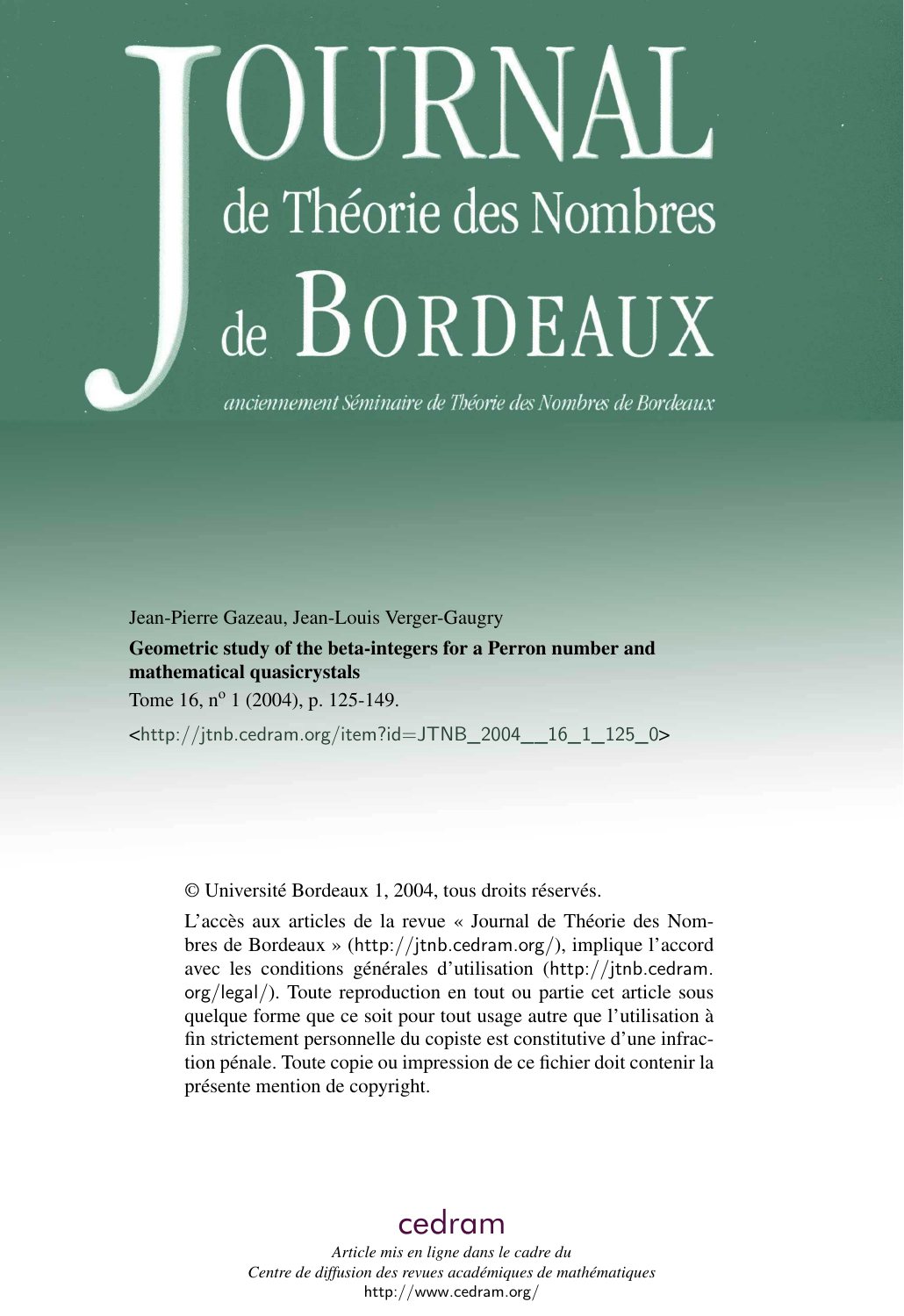## Geometric study of the beta-integers for a Perron number and mathematical quasicrystals

par Jean-Pierre GAZEAU et Jean-Louis VERGER-GAUGRY

RÉSUMÉ. Nous étudions géométriquement les ensembles de points de R obtenus par la β-numération que sont les β-entiers  $\mathbb{Z}_{\beta} \subset$  $\mathbb{Z}[\beta]$  où  $\beta$  est un nombre de Perron. Nous montrons qu'il existe deux schémas de coupe-et-projection canoniques associés à la  $\beta$ numération, où les  $\beta$ -entiers se relèvent en certains points du réseau  $\mathbb{Z}^m$  ( $m =$  degré de  $\beta$ ), situés autour du sous-espace propre dominant de la matrice compagnon de  $\beta$ . Lorsque  $\beta$  est en particulier un nombre de Pisot, nous redonnons une preuve du fait que  $\mathbb{Z}_{\beta}$  est un ensemble de Meyer. Dans les espaces internes les fenêtres d'acceptation canoniques sont des fractals dont l'une est le fractal de Rauzy (à quasi-homothétie près). Nous le montrons sur un exemple. Nous montrons que  $\mathbb{Z}_{\beta} \cap \mathbb{R}^+$  est de type fini sur N, faisons le lien avec la classification de Lagarias des ensembles de Delaunay et donnons une borne supérieure effective de l'entier q dans la relation :  $x, y \in \mathbb{Z}_{\beta} \implies x+y$  (respectivement  $x-y$ ) ∈  $\beta^{-q} \mathbb{Z}_{\beta}$  lorsque  $x+y$  (respectivement  $x-y$ ) a un  $\beta$ -développement de Rényi fini.

ABSTRACT. We investigate in a geometrical way the point sets of R obtained by the  $\beta$ -numeration that are the  $\beta$ -integers  $\mathbb{Z}_{\beta} \subset \mathbb{Z}[\beta]$  where  $\beta$  is a Perron number. We show that there exist two canonical cut-and-project schemes associated with the β-numeration, allowing to lift up the β-integers to some points of the lattice  $\mathbb{Z}^m$  (*m* = degree of  $\beta$ ) lying about the dominant eigenspace of the companion matrix of  $\beta$ . When  $\beta$  is in particular a Pisot number, this framework gives another proof of the fact that  $\mathbb{Z}_{\beta}$  is a Meyer set. In the internal spaces, the canonical acceptance windows are fractals and one of them is the Rauzy fractal (up to quasi-dilation). We show it on an example. We show that  $\mathbb{Z}_{\beta} \cap \mathbb{R}^+$  is finitely generated over  $\mathbb{N}$  and make a link with the classification of Delone sets proposed by Lagarias. Finally we give an effective upper bound for the integer  $q$  taking place in the relation:  $x, y \in \mathbb{Z}_{\beta} \implies x + y$  (respectively  $x - y$ )  $\in \beta^{-q} \mathbb{Z}_{\beta}$ if  $x + y$  (respectively  $x - y$ ) has a finite Rényi  $\beta$ -expansion.

Manuscrit reçu le 7 mai 2002.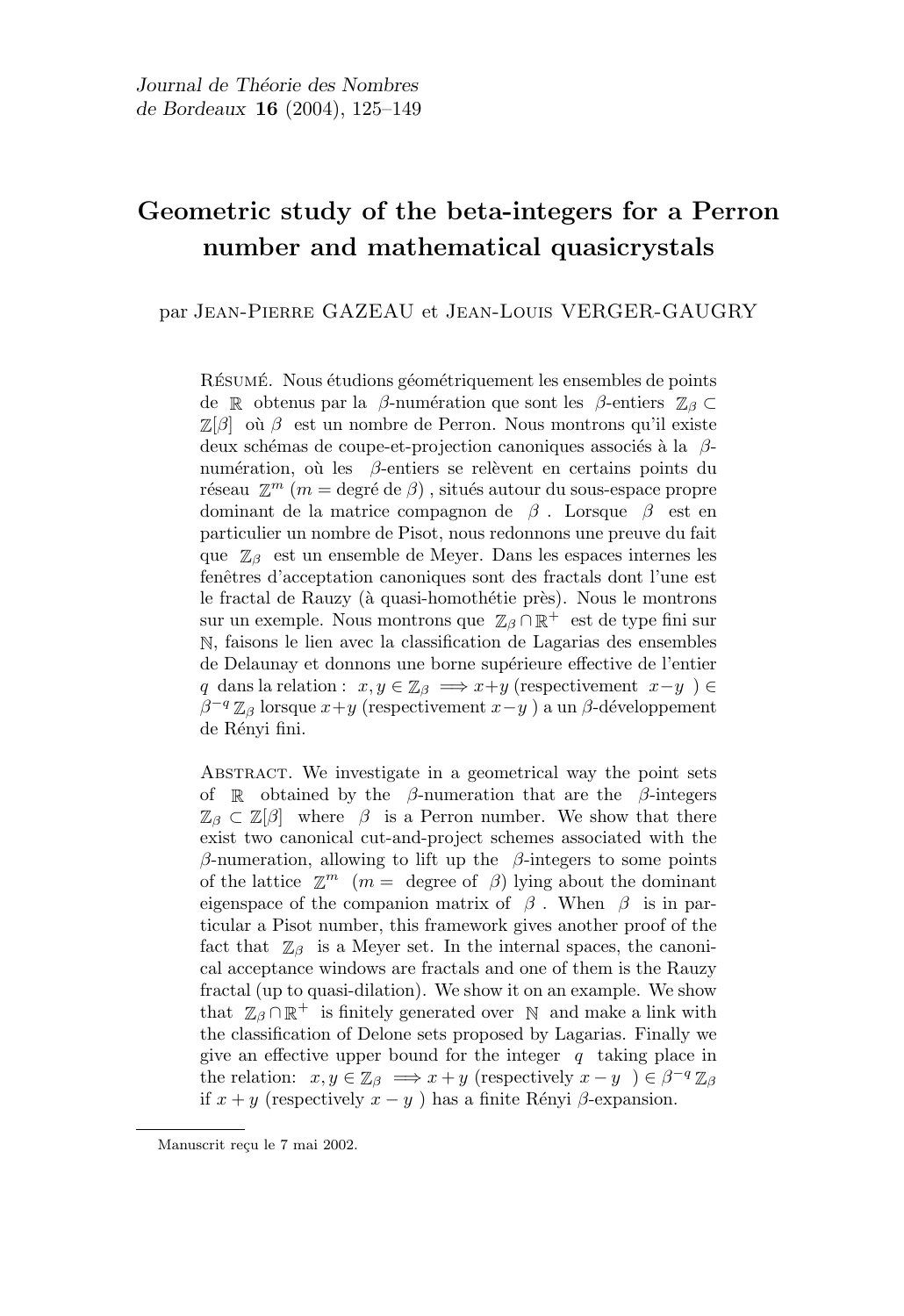#### 1. Introduction

Gazeau [Gaz], Burdik et al [Bu] have shown how to construct a discrete set  $\mathbb{Z}_{\beta} \subset \mathbb{Z}[\beta] \subset \mathbb{R}$  which is a Delone set [Mo], called set of  $\beta$ -integers (or beta-integers), when  $\beta > 1$  is a Pisot number of degree greater than 2. A beta-integer has by definition no fractional part in its Rényi  $\beta$ expansion [Re] [Pa]. As basic feature, this Delone set is self-similar, namely  $\beta\mathbb{Z}_{\beta}\subset \mathbb{Z}_{\beta}.$ 

Since the general notion of  $\beta$ -expansion of real numbers (see section 2) for definitions) was created by Rényi for any real number  $\beta > 1$ , the set of beta-integers  $\mathbb{Z}_{\beta}$ , defined as the set of real numbers equal to the integer part of their  $\beta$ -development, is defined without ambiguity in full generality and is self-similar by construction:  $\beta \mathbb{Z}_{\beta} \subset \mathbb{Z}_{\beta}$ . The main questions we may address are the following: (Q1) For which  $\beta > 1$  is  $\mathbb{Z}_{\beta}$  a Delone set ? or equivalently (Q1') for which  $\beta > 1$  is  $\mathbb{Z}_{\beta}$  a uniformly discrete set ? since the sets  $\mathbb{Z}_{\beta}$  of beta-integers are always relatively dense by construction. Now Delone sets are classified into several types (see the definitions in the Appendix) so that the following question is also fundamental: (Q2) For which class of  $\beta > 1$  is  $\mathbb{Z}_{\beta}$  a Delone set of a given type ?

The uniform discretness property of  $\mathbb{Z}_{\beta}$  is a crucial property which is not obtained for all real number  $\beta$ , but very few general results are known nowadays. Thurston has shown that it is the case when  $\beta$  is a Pisot number [Th]. It is conjectured that it is also the case when  $\beta$  is a Perron number. Apart from the Pisot case, many open questions remain (Bertrand-Matthis [Be4], Blanchard [Bl]) and are expressed in terms of the  $\beta$  - shift. Schmeling [Sc] has proved that the class  $C_3$  of real numbers  $\beta > 1$  such that the Renyi-expansion  $d_{\beta}(1)$  of 1 in base  $\beta$  contains bounded strings of zeros, but is not eventually periodic, has Hausdorff dimension 1. For all  $\beta$  in this class  $C_3$ , the  $\beta$ -shift is specified [Bl]. It is obvious that the specification of the  $\beta$ -shift is equivalent to the fact that  $\mathbb{Z}_{\beta}$  is uniformly discrete. So that the class  $C_3$  would contain all Perron numbers. The idea of exploring relationships between the  $\beta$ -shift and the algebraic properties of  $\beta$  in number theory is due to A. Bertrand-Matthis [Be3]. In this direction, some results are known (Akiyama [Ak] [Ak1]). Parry [Pa] has proved that the  $\beta$ -shift is sofic when  $\beta$  is a Pisot number. Lind [Li] conversely has shown that  $\beta$  is a Perron number if the  $\beta$ -shift is sofic.

In section 2 we will recall some basic facts about the  $\beta$ -numeration and the beta-integers. In section 3, we will establish the geometrical framework which is attached to the algebraic construction of the set of the beta-integers when  $\beta$  is a Perron number in general (of degree  $m \geq 2$ ). Namely, by geometric framework, we mean that we will show the existence of two cut-and-project schemes (see the definitions in the Appendix) embedded in a canonical way in the Jordan real decomposition of  $\mathbb{R}^m$  where this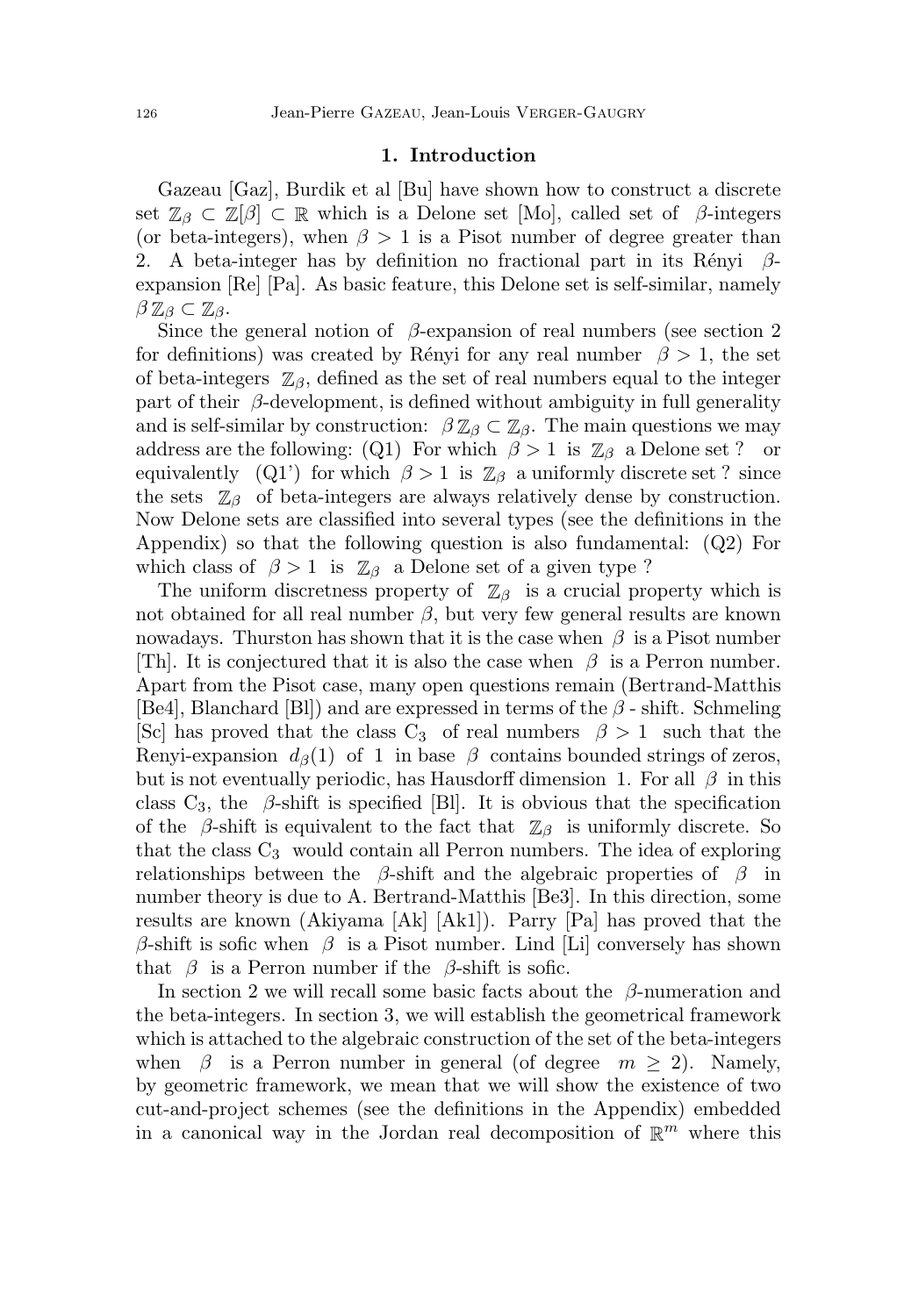decomposition is obtained by the action of the companion matrix of  $\beta$ , respectively of its adjoint, the second cut-and-project scheme being the dual of the first one. This will be done without invoking any substitution system on a finite alphabet [AI] or the theory of Perron-Frobenius [Mi]. These cut-and-project schemes will consist of an internal space which will be an hyperplane of  $\mathbb{R}^m$  complementary to a one-dimensional line on which the set of  $\beta$ -integers will be set up in a natural way, together with the usual lattice  $\mathbb{Z}^m$  in  $\mathbb{R}^m$ . The constituting irreducible subspaces of the internal spaces will appear by construction as asymptotic linear invariants. This will allow us to deduce several results when  $\beta$  is a Pisot number: a minimal acceptance window in the internal space closely related to the Rauzy fractal, a geometrical proof that  $\mathbb{Z}_{\beta}$  is a Meyer set, the fact that  $\mathbb{Z}_{\beta}$  is finitely generated over N. We will make a link on an example with the Rauzy fractal when the beta-integers arise from substitution systems of Pisot type (for instance Rauzy [Ra], Arnoux and Ito [AI], Messaoudi [Me] [Me1], Ito and Sano [IS], Chap. 7 in Pytheas Fogg [PF]). At this point, we should outline that the main difference with the substitutive approach is that the matrices involved may have negative coefficients (compare with the general approach of Akiyama [Ak] [Ak1]).

The additive properties of  $\mathbb{Z}_{\beta}$  will be studied in section 4 by means of the canonical cut-and-project schemes when  $\beta$  is a Pisot number: in A), we shall show that the elements of  $\mathbb{Z}_{\beta} \cap \mathbb{R}^+$  can be generated over N by elements of  $\mathbb{Z}_{\beta}$  of small norm, in finite number, using truncated cones whose axis of revolution is the dominant eigenspace of the companion matrix of  $\beta$  and a Lemma of Lind [Li] on semigroups; in B), we will provide a geometrical interpretation of the maximal preperiod of the  $\beta$ -expansion of some real numbers coming from the addition of two beta-integers, of the finite sets T and T' in the relations [Bu]  $\mathbb{Z}_{\beta}^+ + \mathbb{Z}_{\beta}^+ \subset \mathbb{Z}_{\beta}^+ + T$ ,  $\mathbb{Z}_{\beta}^+ - \mathbb{Z}_{\beta}^+ \subset$  $\mathbb{Z}_{\beta}$  +T' and an upper bound of the integer q taking place in the relation  $x, y \in \mathbb{Z}_{\beta}^{+} \implies x \pm y \in \beta^{-q} \mathbb{Z}_{\beta}$  when  $x + y$  and  $x - y$  have finite  $\beta$ -expansions.

#### 2. Beta-numeration and beta-integers

Let  $\beta \in (1, +\infty) \setminus \mathbb{N}$ . We will refer in the following to Rényi [Re], Parry [Pa] and Frougny [Fro] [Fro1] [Bu]. For all  $x \in \mathbb{R}$  we will denote by  $|x|$ , resp.  $\{x\} = x - |x|$ , the usual integer part of x, resp. its fractional part. Let us denote by  $T(x) = \{ \beta x \}$  the ergodic transformation sending [0, 1] into itself. For all  $x \in [0,1]$ , the iterates  $T^n(x) := T(T^{n-1}(x)), n \geq 1$ 1, with  $T^0 := Id$  by convention, provide the sequence  $(x_{-i})_{i\geq 1}$  of digits, with  $x_{-i} := \lfloor \beta T^{i-1}(x) \rfloor$ , in the finite alphabet  $A = \{0, 1, \dots, \lfloor \beta \rfloor\}$ . The element x is then equal to its Rényi  $\beta$ -expansion  $\sum_{j=1}^{+\infty} x_{-j}\beta^{-j}$  also denoted by  $0.x_{-1}x_{-2}x_{-3}...$  The Rényi  $\beta$ -expansion of 1 will be denoted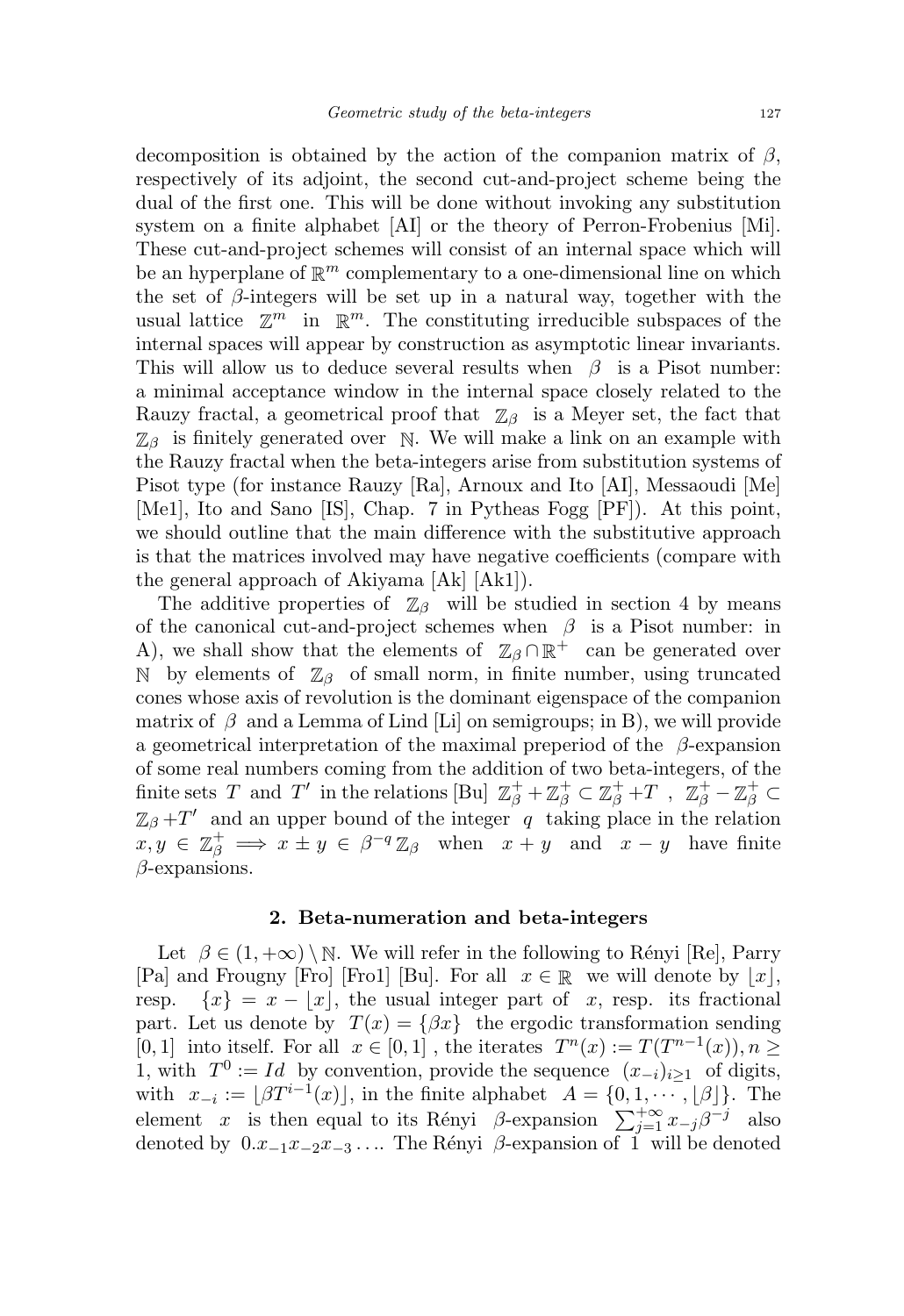by  $d_{\beta}(1)$ . The operator T on [0, 1] induces the shift  $\sigma : (x_{-1}, x_{-2}, ...) \rightarrow$  $(x_{-2}, x_{-3}, \ldots)$  on the compact set  $A^{\mathbb{N}}$  (with the usual product topology). The closure of the subset of  $A^{\mathbb{N}}$  invariant under  $\sigma$  takes the name of β-shift. The knowledge of  $d<sub>β</sub>(1)$  suffices to exhaust all the elements in the β-shift (Parry [Pa]). For this let us define the following sequence  $(c_i)_{i>1}$  in  $A^{\mathbb{N}}$ :

$$
c_1c_2c_3\cdots = \begin{cases} t_1t_2t_3\cdots & \text{if the Rényi } \beta - \text{ expansion} \\ t_1t_2t_3\cdots & d_{\beta}(1) = 0.t_1t_2\cdots \text{ is infinite,} \\ (t_1t_2\cdots t_{r-1}(t_r-1))^{\omega} & \text{if } d_{\beta}(1) \text{ is finite and equal} \\ \text{to } 0.t_1t_2\cdots t_r, \end{cases}
$$

where  $(\ )^{\omega}$  means that the word within  $(\ )$  is indefinitely repeated. Then the sequence  $(y_{-i})_{i\geq 1}$  in A<sup>N</sup> is exactly the sequence of digits provided by the iterates of  $y = \sum_{i=1}^{+\infty} y_{-i} \beta^{-i}$  by  $T^n$  if and only if the following inequalities are satisfied:  $(y_{-n}, y_{-(n+1)}, ...) < (c_1, c_2, c_3, ...)$  for all  $n \geq$ 1 where " < " means lexicographical smaller. These inequalities will be called conditions of Parry. We will now use finite subsets of the  $\beta$ -shift.

**Definition 2.1.** Let  $\mathbb{Z}_{\beta}^{+} = \{x_k\beta^k + x_{k-1}\beta^{k-1} + \cdots + x_1\beta + x_0 \mid x_i \in$ A,  $k \geq 0$ , and  $(x_j, x_{j-1}, \ldots, x_1, x_0, 0, 0, \cdots) < (c_1, c_2, \cdots)$  for all  $j, 0 \leq j \leq n$  $j \leq k$  } be the discrete subset of  $\mathbb{R}^+$  of the real numbers equal to the integer part of their Rényi  $\beta$ -expansion. The set  $\mathbb{Z}_{\beta} = \mathbb{Z}_{\beta}^{+} \cup \left( -\mathbb{Z}_{\beta}^{+} \right)$  $\binom{+}{\beta}$  is called the set of  $\beta$ - integers.

For all  $x \in \mathbb{R}^+$ , if  $x = \sum_{i=-\infty}^p x_i \beta^i$  with  $p \ge 0$ , is obtained by the greedy algorithm, then  $(x_i)_{i\leq p}$  will satisfy the conditions of Parry. We will denote by  $\text{int}(x) = \sum_{i=0}^{p} x_i \overline{\beta}^i$ , the integer part of its Rényi  $\beta$ -expansion, respectively by frac $(x) = \sum_{i=-\infty}^{-1} x_i \beta^i$  its fractional part. The element  $1 = \beta^0$  belongs to  $\mathbb{Z}_\beta^+$  $^+_\beta.$ 

Let us now turn to the case where  $\beta$  is a positive real algebraic integer. Then there exists an irreducible polynomial  $P(X) = X^m$  –  $\sum_{i=0}^{m-1} a_i X^i$ ,  $a_i \in \mathbb{Z}$  with  $m = \text{degree}(\beta)$  such that  $P(\beta) = 0$ . Then  $\beta = \sum_{i=0}^{m-1} a_{m-1-i} \beta^{-i}$ . If  $a_j \ge 0$  for all j and  $(a_n, a_{n+1}, ...)$  $(a_{m-1}, a_{m-2}, \ldots, a_0, 0, 0, \ldots)$  for all  $n \leq m-2$ , then the Rényi  $\beta$ -expansion of  $\beta$  would be  $\sum_{i=0}^{m-1} a_{m-1-i} \beta^{-i}$  from which we would deduce  $d_{\beta}(1) =$  $\sum_{i=0}^{m-1} a_{m-1-i} \beta^{-i-1}$  as well. But the coefficients  $a_i$  do not obey the conditions of Parry in general. More considerations on the relations between  $\beta$ -expansions and algebraicity can be found in [Be] [Be1] [Be2] [Be3] [Fro1] [Ak] [Ak1] [Sch]. Bertrand-Matthis [Be] and Schmidt [Sch] have proved that, when  $\beta$  is a Pisot number,  $x \in \mathbb{Q}(\beta)$  if and only if the Rényi  $\beta$ expansion of x is eventually periodic; in particular the Rényi  $\beta$ -expansion of any Pisot number is eventually periodic.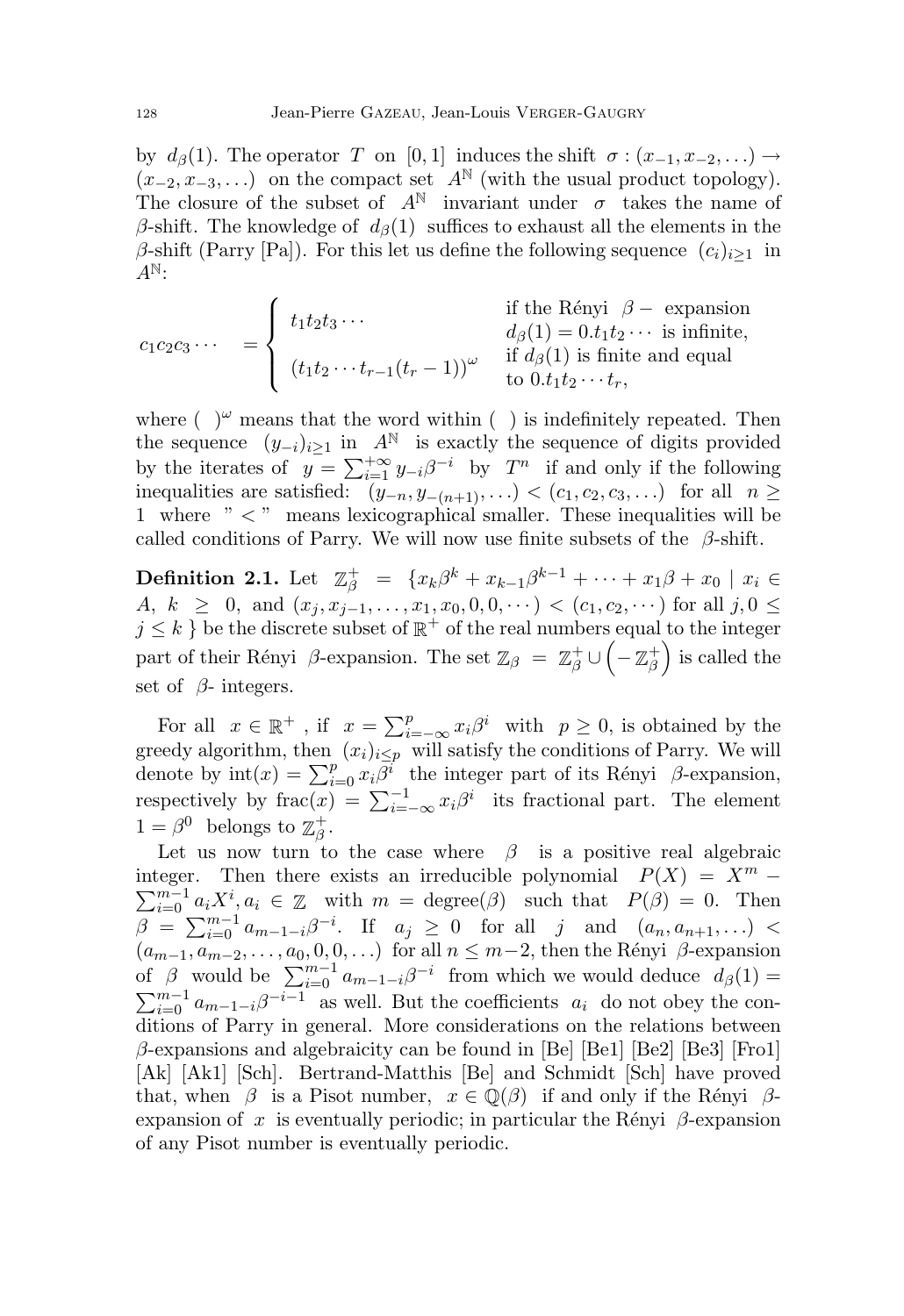Let us recall that a Perron number  $\beta$ , resp. a Lind number, resp. a Salem number, will be a real algebraic integer  $\beta > 1$  whose conjugates  $\beta^{(i)}$ are of modulus strictly less than  $\beta$ , resp. of modulus less than  $\beta$  with at least one conjugate of modulus  $\beta$  [La], resp. of modulus less than 1 with at least one conjugate of modulus one. A Pisot number  $\beta$  will be a real algebraic integer  $\beta > 1$  for which all the conjugates are in the open unit disc in the complex plane.

## 3. Canonical cut-and-project schemes over Z<sub>β</sub>

Assume that  $\beta > 1$  is a Perron number of degree  $m \geq 2$ , dominant root of the irreducible polynomial  $P(X) = X^m - a_{m-1}X^{m-1} - a_{m-2}X^{m-2}$  $\cdots - a_1X - a_0, \quad a_i \in \mathbb{Z}, a_0 \neq 0.$  All the elements  $r\beta^k$  with  $k \geq 1, r \in \mathbb{Z}$  $\{1, 2, \ldots, |\beta|\}\$ are obviously in  $\mathbb{Z}_{\beta}$ . We are looking for asymptotic linear invariants associated with them, hence, by linearity, associated with the powers  $\beta^k, k \geq 1$ , of  $\beta$ , when k tends to infinity. By linearity, they will be also associated to the beta-integers. Let us set up the general situation. For all  $k \geq 0$ , write  $\beta^k = z_{m-1,k} \beta^{m-1} + z_{m-2,k} \beta^{m-2} + \cdots$  $z_{1,k}\beta+z_{0,k}$ , where all the integers  $z_{0,k}, z_{1,k}, \cdots, z_{m-1,k}$  belong to  $\mathbb{Z}$ . Denote  $Z_k$  =  ${}^t(z_{0,k} z_{1,k} z_{2,k} \ldots z_{m-1,k}), B$  =  $B^{(0)}$  =  ${}^t(1 \beta \beta^2 \ldots \beta^{m-1}),$  $B^{(j)} = {}^{t} (1 \beta^{(j)} \beta^{(j)^2} \ldots \beta^{(j)^{m-1}}),$  where  ${}^{t}$  means transposition and the elements  $\beta^{(j)}$ ,  $j \in \{1, 2, \dots, m-1\}$ , are the conjugate roots of  $\beta = \beta^{(0)}$  in the minimal polynomial of  $\beta$ . Set

$$
\mathcal{B}_k = \begin{pmatrix} \beta^k \\ \beta^{(1)^k} \\ \beta^{(2)^k} \\ \vdots \\ \beta^{(m-1)^k} \end{pmatrix} \quad \text{and} \quad Q = \begin{pmatrix} 0 & 1 & 0 & \cdots & 0 \\ 0 & 0 & 1 & \cdots & 0 \\ \vdots & \vdots & & \ddots & 0 \\ 0 & 0 & & \cdots & 1 \\ a_0 & a_1 & & \cdots & a_{m-1} \end{pmatrix}
$$

the  $m \times m$  matrix with coefficients in  $\mathbb{Z}$ . The transposed matrix of  $Q$  is denoted by <sup>t</sup>Q. It is the companion matrix of  $P(X)$  (and of  $\beta$ ). For all  $p, k \in \{0, 1, \dots, m-1\}$ , we have:  $z_{p,k} = \delta_{p,k}$  the Kronecker symbol. It is obvious that, for all  $k \geq 0$ , we have  $Z_{k+1} = {}^{t}Q Z_{k}$ . Denote

$$
C = \begin{pmatrix} 1 & \beta & \beta^2 & \cdots & \beta^{m-1} \\ 1 & \beta^{(1)} & \beta^{(1)^2} & \cdots & \beta^{(1)^{m-1}} \\ \vdots & \vdots & & \vdots & \vdots \\ 1 & \beta^{(m-1)} & \beta^{(m-1)^2} & \cdots & \beta^{(m-1)^{m-1}} \end{pmatrix}
$$

the Vandermonde matrix of order m. We obtain  $C Z_k = \mathcal{B}_k$  by the real and complex embeddings of  $\mathbb{Q}[\beta]$  since all the coefficients  $z_{j,k}, j \in$  $\{0, 1, \dots, m-1\}$ , are integers and remain invariant under the conjugation operation.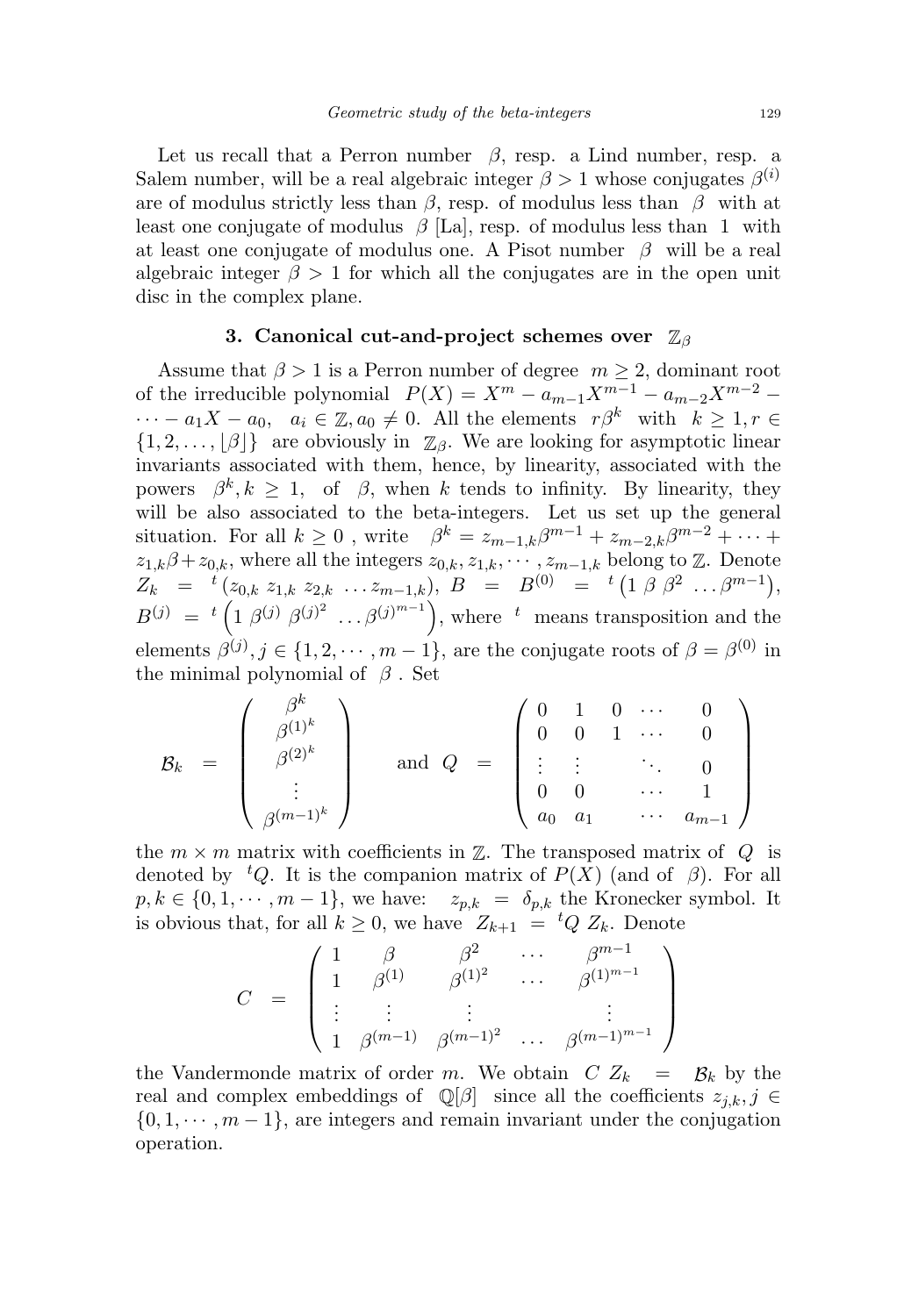**Theorem 3.1.** If  $V_1$  denotes the vector defined by the first column of  $C^{-1}$ , then the limit  $\lim_{k\to+\infty} ||Z_k||^{-1}Z_k$  exists and is equal to the unit vector  $u := ||V_1||^{-1}V_1$ . Moreover, all the components of  $V_1$  are real and belong to the  $\mathbb{Z}$  - module  $\frac{\mathbb{Z}[\beta]}{\beta^{m-1}P'(\beta)}$ .

*Proof.* Since  $P(X)$  is minimal, all the roots of  $P(X)$  are distinct. Hence, the determinant of C is  $\prod_{i < j} (\beta^{(i)} - \beta^{(j)})$  and is not zero. Let  $C^{-1} = (\xi_{ij})$ . Then  $C \cdot C^{-1} = I$ , that is (1)

$$
\xi_{1i} + \xi_{2i}\beta^{(j)} + \xi_{3i}\beta^{(j)^2} + \dots + \xi_{mi}\beta^{(j)^{m-1}} = \delta_{i,j+1}, \begin{cases} i = 1, 2, \dots, m, \\ j = 0, 1, \dots, m-1 \end{cases}
$$

On the other hand, the Lagrange interpolating polynomials associated with  $\{\beta, \beta^{(1)}, \beta^{(2)}, \ldots, \beta^{(m-1)}\}\$ are given by

$$
L_s(X) = \prod_{\substack{j=0 \\ j \neq s}}^{m-1} \frac{X - \beta^{(j)}}{\beta^{(s)} - \beta^{(j)}} \qquad s = 0, 1, \dots, m-1.
$$

For m arbitrary complex numbers  $y_1, y_2, \dots, y_m$ , let us denote by  $\sigma_r = \sigma_r(y_1, y_2, \cdots, y_m) =$  $\sigma_r = \sigma_r(y_1, y_2, \dots, y_m) = \sum_{1 \le i_1 \le i_2 \le \dots \le i_r \le m} \prod_{j=1}^r y_{i_j}$  the r-th elementary symmetric function of the m numbers  $y_1, y_2, \dots, y_m$ . The degree of  $L_s(X)$  is  $m-1$  and  $L_s(X)$  can be expressed as

$$
L_s(X) = \sum_{r=0}^{m-1} (-1)^r \sigma_r^{(s)} X^{m-r-1} / \prod_{\substack{r=0 \ r \neq s}}^{m-1} (\beta^{(s)} - \beta^{(r)})
$$

where  $\sigma_r^{(s)} = \sigma_r(\beta, \beta^{(1)}, \cdots, \beta^{(s-1)}, \beta^{(s+1)}, \cdots, \beta^{(m-1)})$  denotes the *r*-th elementary symmetric function of the  $m-1$  numbers  $\beta, \beta^{(1)}, \cdots, \beta^{(s-1)}$ ,  $\beta^{(s+1)}, \cdots, \beta^{(m-1)}$  where  $\beta^{(s)}$  is missing. Since these polynomials satisfy  $L_s(\beta^{(k)}) = \delta_{s,k}$  for all  $s, k = 0, 1, \cdots, m-1$ , comparing with (1), we obtain, by identification of the coefficients

$$
\xi_{ji} = \frac{(-1)^{m-j} \sigma_{m-j}^{(i-1)}}{\prod_{\substack{r=0 \ r \neq i-1}}^{m-1} (\beta^{(i-1)} - \beta^{(r)})} = \frac{(-1)^{m-j} \sigma_{m-j}^{(i-1)}}{P'(\beta^{(i-1)})}
$$

for all  $i, j = 1, 2, \cdots, m$ . We have:  $L_s(X) = \sum_{j=1}^m \xi_{j,s+1} X^{j-1}$ ,  $s =$  $0, 1, \dots, m-1$ . Now  $C \cdot Z_k = \mathcal{B}_k$  for all  $k \geq 0$ , hence  $Z_k = C^{-1} \cdot \mathcal{B}_k$ . Each component  $z_{i,k}$ ,  $0 \le i \le m-1, k \ge 0$  of  $Z_k$  can be expressed as  $z_{i,k}$  $\sum_{j=1}^m \xi_{i+1,j} \beta^{(j-1)^k}$ . Since  $\beta$  is a Perron number, we have  $|\beta^{(j)}| < \beta$  for all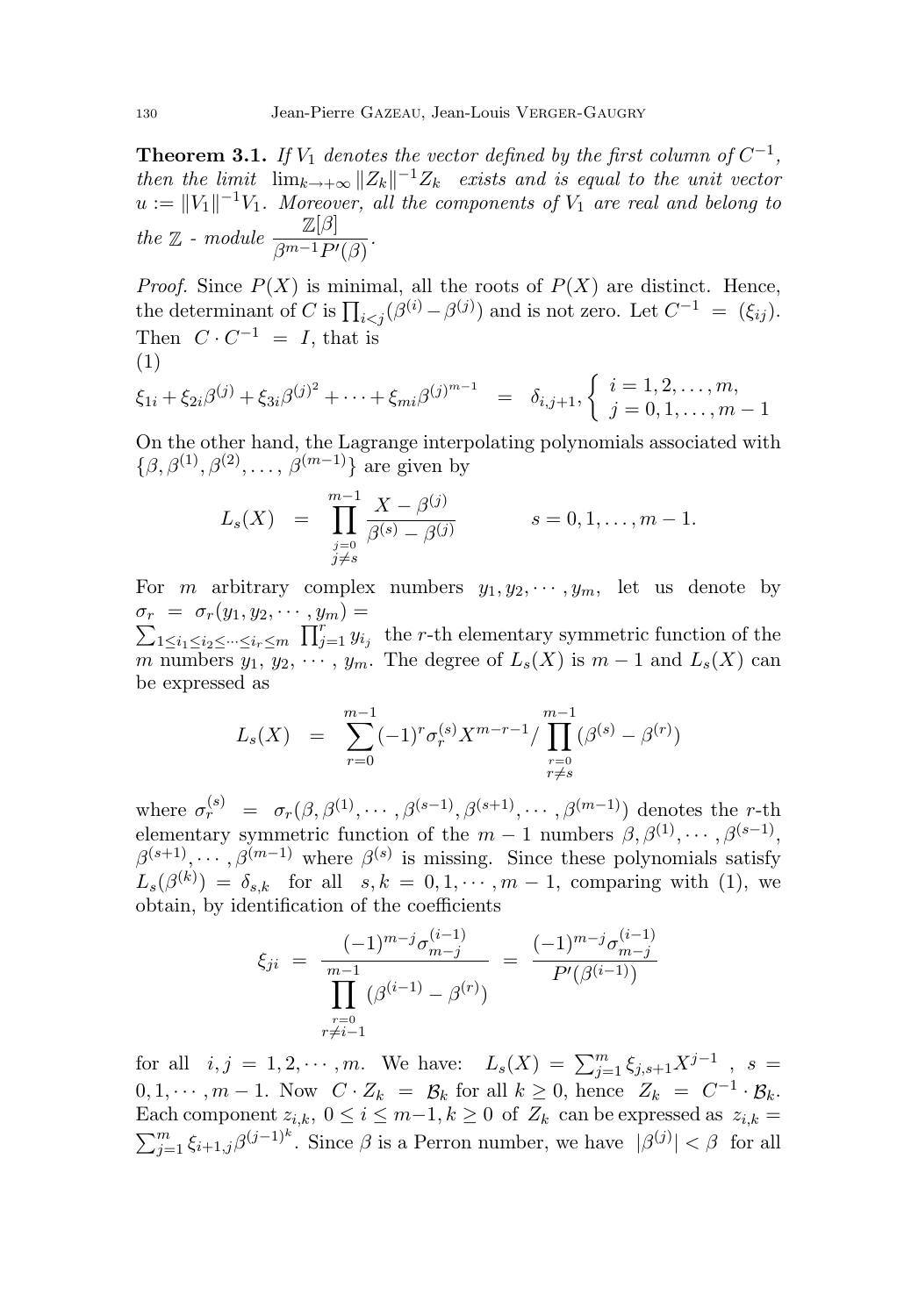j,  $1 \leq j \leq m-1$ . Hence, for all j,  $1 \leq j \leq m-1$ ,  $\lim_{k \to +\infty} \left(\frac{\beta^{(j)}}{\beta}\right)$  $\frac{\beta^{(j)}}{\beta}\Big)^k$ = 0, and therefore  $\lim_{k \to +\infty} \frac{z_{i,k}}{\beta^k} = \xi_{i+1,1}$ ,  $i = 0, 1, \dots, m-1$ . Moreover,

$$
\lim_{k \to +\infty} \frac{\left(\sum_{i=0}^{m-1} |z_{i,k}|^2\right)^{1/2}}{\beta^k} = \lim_{k \to +\infty} \frac{\|Z_k\|}{\beta^k} = \sqrt{\sum_{i=0}^{m-1} |\xi_{i+1,1}|^2} = \|V_1\|
$$

hence the result. The fact that all the components of  $V_1$  are real and belong to the  $\mathbb{Z}$  - module  $\mathbb{Z}[\beta]/(\beta^{m-1}P'(\beta))$  comes from the following more precise Proposition.

**Proposition 3.1.** The components  $(\xi_{j,1})_{j=1,\dots,m}$  of  $V_1$  are given by the following explicit functions of the coefficients  $a_i$  of  $P(X)$ :  $\xi_{j,1} = \frac{a_{j-1}\beta^{j-1} + a_{j-2}\beta^{j-2} + \dots + a_1\beta + a_0}{\beta^j P'(\beta)}$  $\frac{1}{\beta^j} \frac{\beta^{j-2} + \dots + a_1 \beta + a_0}{\beta^j P'(\beta)}$ . In particular,  $\xi_{m,1} = \frac{1}{P'(\beta)}$ .

*Proof.* We have  $L_0(X) = \sum_{j=1}^m \xi_{j,1} X^{j-1}$  and  $P(X) = \prod_{j=0}^{m-1} (X \beta^{(j)}$  =  $L_0(X)(X - \beta)P'(\beta)$ . All the coefficients of  $L_0(X)$  satisfy the following relations:  $-\beta P'(\beta)\xi_{1,1} = -a_0, -\beta P'(\beta)\xi_{2,1} + \xi_{1,1}P'(\beta) = -a_1,$  $-\beta P'(\beta)\xi_{3,1} + \xi_{2,1}P'(\beta) = -a_2, \cdots, -\beta P'(\beta)\xi_{m,1} + \xi_{m-1,1}P'(\beta) = -a_{m-1},$  $\xi_{m,1}P'(\beta) = 1.$  Hence the result recursively from  $\xi_{1,1}$  noting that  $P'(\beta) \in$  $\mathbb{R} - \{0\}.$ 

**Theorem 3.2.** Let  $u_B := B/||B||$ . Then: (i)  $u \cdot u_B = ||B||^{-1}||V_1||^{-1} >$ 0, (ii) the limit  $\lim_{k\to+\infty}\frac{\|Z_{k+1}\|}{\|Z_{k}\|}$  $\frac{Z_{k+1}||}{||Z_{k}||}$  exists and is equal to  $\beta$  , (iii) u is an eigenvector of <sup>t</sup>Q of eigenvalue  $\beta$  and the eigenspace of  $\mathbb{R}^m$  associated with the eigenvalue  $\beta$  of <sup>t</sup>Q is  $\mathbb{R} u$ , (iv) u<sub>B</sub> is an eigenvector of the adjoint matrix  $({}^{t}Q)^{*} = Q$  associated with the eigenvalue  $\beta$  and for all  $x \in \mathbb{C}^m$ :  $\lim_{k \to +\infty} \beta^{-k} ({}^t Q)^k(x) = (x \cdot B) V_1$ .

*Proof.* (i) and (ii): From the relation  $C \cdot C^{-1} = Id$  we deduce the equality  $V_1 \cdot B = 1$ . Hence  $u \cdot B = ||V_1||^{-1} > 0$ . Then, for all  $k \ge 0$ ,  ${}^tZ_k \cdot B = \beta^k = ||Z_k||^t \left( \frac{Z_k}{||Z_k||} - u + u \right) \cdot B > 0$  which tends to infinity when k tends to  $+\infty$ . Since  $u - Z_k / ||Z_k||$  tends to zero when k goes to infinity,  $||Z_k||$  behaves at infinity like  $\beta^k/(u \cdot B)$ , hence the limit; (iii): for all  $k \ge 0$ ,  ${}^tQ(u) = {}^tQ(u - \frac{Z_k}{\|Z_k\|} + \frac{Z_k}{\|Z_k\|})$  $\frac{Z_k}{\|Z_k\|}$ ) =  ${}^tQ(u-\frac{Z_k}{\|Z_k\|})$  $\frac{Z_k}{\|Z_k\|}$  +  $||Z_{k+1}||$  $\|Z_k\|$  $Z_{k+1}$  $\frac{2k+1}{\|Z_{k+1}\|}$ . The first term is converging to zero and the second one to  $\beta u$  when k goes to infinity, from Theorem 3.1. Hence, the result since all the roots of  $P(X)$  are distinct and the (real) eigenspace associated with  $\beta$  is 1 - dimensional; (iv): it is clear that B is an eigenvector of the adjoint matrix Q. If  $h_0, h_1, \cdots, h_{m-1} \in \mathbb{C}$ ,  $x = \sum_{j=0}^{m-1} h_j Z_j$ , where  $Z_0, Z_1, \cdots, Z_{m-1}$  is the canonical basis of  $\mathbb{C}^m$ , we have:  $\beta^{-k}$  (<sup>t</sup>Q)<sup>k</sup>(x) =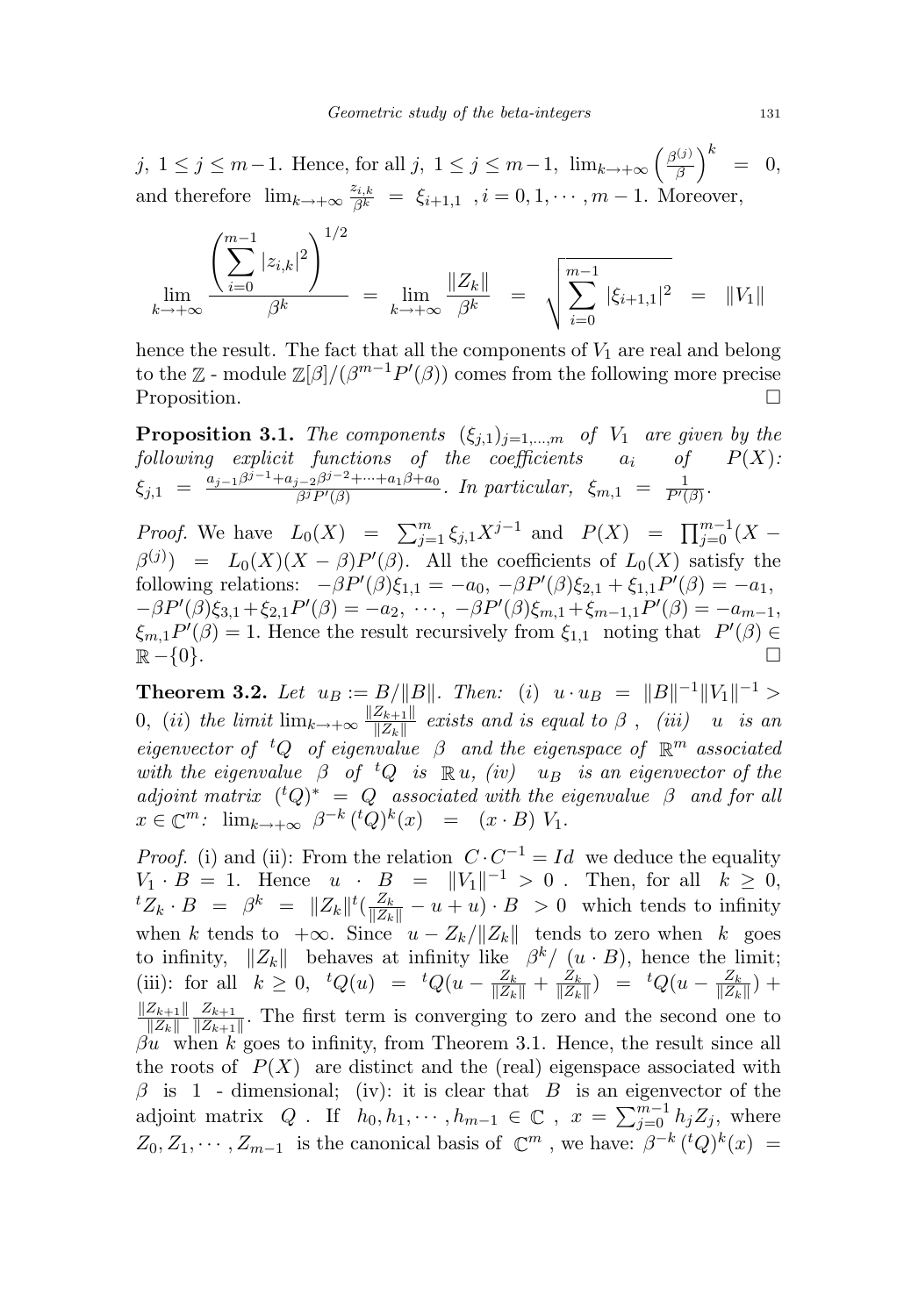$\sum_{j=0}^{m-1} h_j \beta^{-k} Z_{k+j} = \sum_{j=0}^{m-1} h_j \beta^j \left( \frac{Z_{k+j}}{\beta^{k+j}} \right)$  $\left( \frac{Z_{k+j}}{\beta^{k+j}} \right)$ , but, from the proof of Theorem 3.1,  $\lim_{k \to +\infty} \frac{Z_{k+j}}{\beta^{k+j}} = V_1$  and  $\sum_{j=0}^{m-1} h_j \beta^j = x \cdot B$ . We deduce the claim.

Let us denote by  ${}^tQ_{\mathbb{C}}$  the automorphism of  $\mathbb{C}^m$  which is the complexification operator of  ${}^tQ$ . Its adjoint  $Q_{\mathbb{C}}$  obviously admits  $\{B, B^{(1)}, B^{(2)}, \cdots\}$  $B^{(m-1)}$ } as a basis of eigenvectors of respective eigenvalues  $\beta, \beta^{(1)}, \beta^{(2)}, \cdots$  $\beta^{(m-1)}$ . Let us specify their respective actions on  $\mathbb{R}^m$ . Let  $s \geq 1$ , resp.  $t$ , be the number of real, resp. complex (up to conjugation), embeddings of the number field  $\mathbb{Q}(\beta)$ . We have  $m = s + 2t$ . Assume that the conjugates of  $\beta$  are  $\beta, \beta^{(1)}, \cdots, \beta^{(s-1)}, \beta^{(s)}, \beta^{(s+1)}, \cdots, \beta^{(m-2)}$  $\beta^{(s+2t-2)}, \beta^{(m-1)} = \beta^{(s+2t-1)}$  where  $\beta^{(q)}$  is real if  $q \leq s-1$  and  $\beta^{(s+2j)} = \beta^{(s+2j+1)} = |\beta^{(s+2j)}|e^{i\theta_j}, j = 0, 1, \cdots, t-1$ , is complex with non-zero imaginary part. Let us recall that  $V_1$  denotes the vector defined by the first column of  $C^{-1}$  (Theorem 3.1).

**Corollary 3.3.** (i) A basis of eigenvectors of <sup>t</sup> $Q_{\mathbb{C}}$  is given by the m col-<br>umn vectors  ${W_k}_{k=1,2,\cdots,m}$  of respective components umn vectors  ${W_k}_{k=1,2,\cdots,m}$  of respective components  $\xi_{j,k} = \frac{a_{j-1}\beta^{(k-1)j-1}+a_{j-2}\beta^{(k-1)j-2}+\cdots+a_1\beta^{(k-1)}+a_0}{\beta^{(k-1)j}P^{(k-1)j}}$  $\frac{(ka_j-2)\beta^{(k-1)}+\cdots+a_1\beta^{(k-1)}+ab}{\beta^{(k-1)j}\,P'(\beta^{(k-1)})}$  with  $j=1,2,\cdots,m;$  in particular,  $\xi_{m,k} = \frac{1}{P'(3)}$  $\frac{1}{P'(\beta^{(k-1)})}$ ; (ii) a real Jordan form for <sup>t</sup>Q is given by the diagonal matrix  $Diag(\beta, \beta^{(1)}, \cdots, \beta^{(s-1)}, D_0, D_1, \cdots, D_{t-1})$  in the basis of eigenvectors  $\{V_j\}_{j=1,\cdots,m}$  with  $V_2 = W_2, \cdots, V_s = W_s, V_{s+2j+1}$  $Im(W_{s+2j+1}), V_{s+2j+2} = Re(W_{s+2j+1}), j = 0, 1, \cdots, t-1$  and where the  $2 \times 2$  real Jordan blocks  $D_j$  are

$$
\begin{pmatrix}\n|\beta^{(s+2j)}|\cos\theta_j & -|\beta^{(s+2j)}|\sin\theta_j \\
|\beta^{(s+2j)}|\sin\theta_j & |\beta^{(s+2j)}|\cos\theta_j\n\end{pmatrix};
$$

(iii) a real Jordan form of the adjoint operator  $({}^{t}Q)^{*} = Q$  is given by the same diagonal matrix Diag( $\beta$ ,  $\beta$ <sup>(1)</sup>,  $\dots$ ,  $\beta$ <sup>(s-1)</sup>,  $D_0$ ,  $D_1$ ,  $\dots$ ,  $D_{t-1}$ ) in the basis of eigenvectors  $\{X_j\}_{j=1,\cdots,m}$  with  $X_1 = B, X_2 = B^{(1)}, X_3 =$  $B^{(2)}, \cdots, X_s = B^{(s-1)}, X_{s+2j+1} = Im(B^{(s+2j)}), X_{s+2j+2} = Re(B^{(s+2j)}),$  $j = 0, 1, \dots, t-1$ . The t planes  $\mathbb{R} X_{s+2j+1} + \mathbb{R} X_{s+2j+2}, j = 0, 1, \dots, t-1$ 1 are all orthogonal to  $V_1$ , and thus also to u.

*Proof.* (i): We apply, componentwise in the equation  $({}^{t}Q)V_1 = \beta V_1$ , the  $\mathbb{Q}$  - automorphisms of  $\mathbb{C}$  which are the real and complex embeddings of the number field  $\mathbb{Q}(\beta)$ . Since  ${}^tQ$  has rational entries and  $V_1$  has its components in the  $\mathbb{Z}$ -module  $\beta^{1-m}(P'(\beta))^{-1}\mathbb{Z}[\beta]$ , we deduce the claim:  $({}^{t}Q)W_j = \beta^{(j-1)}W_j$  with  $j = 1, 2, \cdots, m$  and where  $W_1 = V_1$ ; (ii): the restrictions of  ${}^tQ_{\mathbb{C}}$  to the (real)  ${}^tQ$  - invariant subspaces of  $\mathbb{R}^m$  have no nilpotent parts since all the roots of  $P(X)$  are distinct. Hence, a real Jordan form of  ${}^tQ$  is the one proposed with Jordan blocks which are  $2\times 2$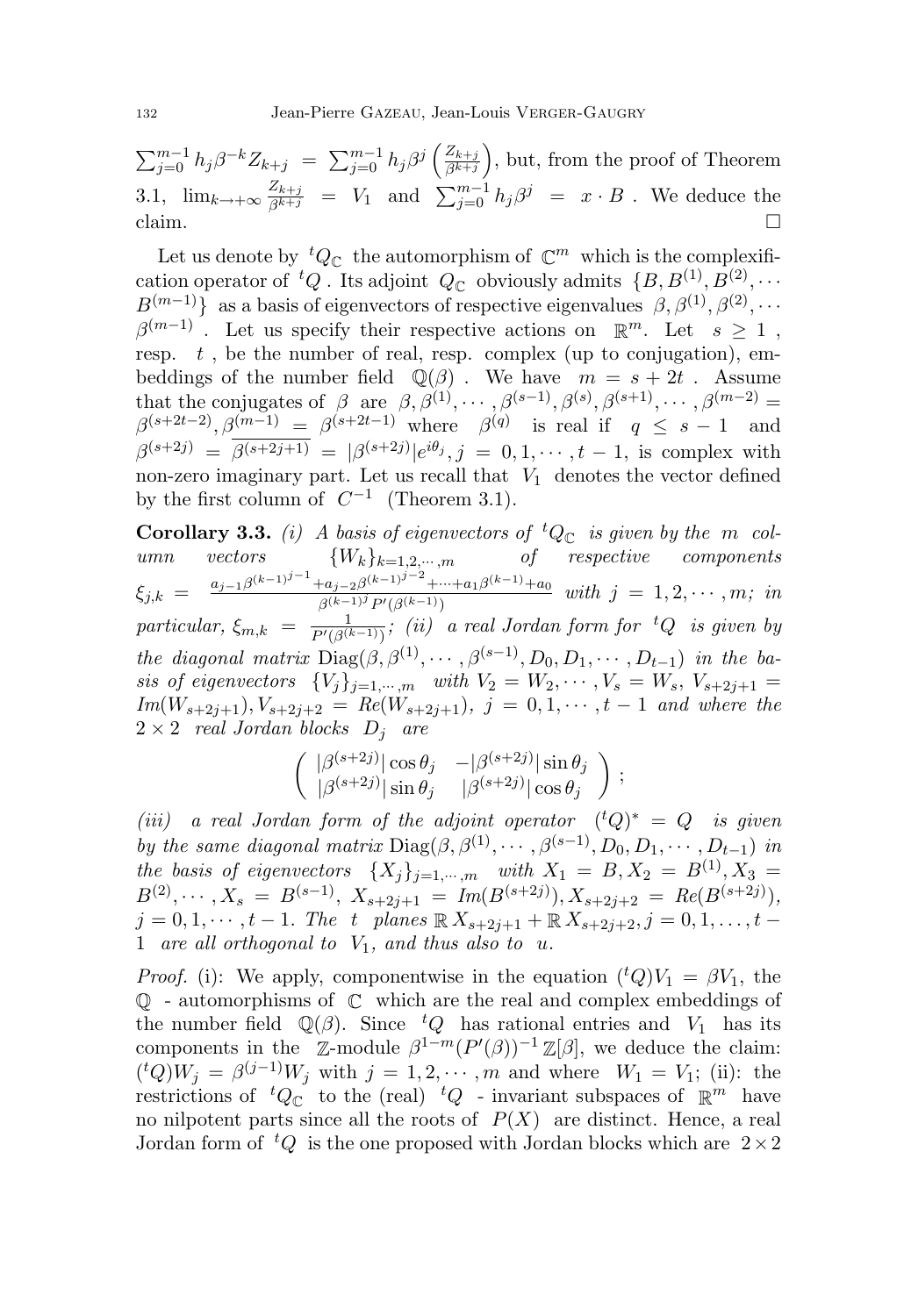on the diagonal [HS]. (iii): in a similar way the equation  $QB = \beta B$  implies  $QB^{(j)} = \beta^{(j)}B^{(j)}$  with  $j = 0, 1, \cdots, m-1$ . Obviously  $Q_{\mathbb{C}}$  and  ${}^{t}Q_{\mathbb{C}}$  have the same eigenvalues and Q and  ${}^tQ$  the same real  $2 \times 2$  Jordan blocks on the diagonal. The corresponding basis of eigenvectors is given by the vectors  $X_i$  [HS]. The orthogonality between  $V_1$  and the vector  $X_{s+2j+1}$ , resp.  $X_{s+2j+2}, j=0,1,\ldots,t-1$ , arises from the relation  $C \cdot C^{-1} = Id$ . We deduce the claim for the planes.  $\Box$ 

The linear invariants associated with the powers of  $\beta$  are the invariant subspaces given by Corollary 3.3. Let us turn to the beta-integers. Betaintegers are particular  $\mathbb{Z}$ -linear combinations of powers of  $\beta$ . We will show how to construct the set  $\mathbb{Z}_{\beta}$  using the above linear invariants, namely, the set  $\mathbb{Z}_{\beta}$  will appear in a natural way on the line  $\mathbb{R} u_B$  as image of a point set close to the expanding line  $\mathbb{R} u$ .

 $REMARK$ .  $\longrightarrow$  The conditions of Parry, used here in the context of matrices  ${}^tQ$  without any condition on the signs of the entries, give the same results as those obtained with the Perron-Frobenius theory (Minc [Mi]), when this one is applicable, that is when  ${}^tQ$  has non-negative entries: first, the dimensionality one for the dominant eigenspace of  ${}^tQ$ ; second, the equality  $\lim_{k \to +\infty} \beta^{-k} ({}^tQ)^k(x) = (x \cdot B) V_1$ , for  $x \in \mathbb{C}^m$ , in Theorem 3.2 (compare with Ruelle [Ru] p136 when  $tQ$  has non-negative entries), and its consequences.

**Theorem 3.4.** Let  $\pi_B$  be the orthogonal projection mapping of  $\mathbb{R}^m$  onto  $\mathbb{R}$  *B* and define  $\mathcal{L} = \{x_k Z_k + x_{k-1} Z_{k-1} + \cdots + x_1 Z_1 + x_0 Z_0 \mid x_i \in A, k \geq 0\}$ 0, and  $(x_j, x_{j-1}, \dots, x_1, x_0, 0, 0, \dots) < (c_1, c_2, \dots)$  for all  $j, 0 \le j \le k$ the <sup>t</sup>Q-invariant subset of  $\mathbb{Z}^m$ . Then: (i) the mapping  $\sum_{j=0}^k x_j \beta^j \rightarrow$  $\sum_{j=0}^k x_j Z_j$  :  $\mathbb{Z}_{\beta}^+ \to \mathcal{L}$  (with the same coefficients  $x_j$ ) is a bijection, (ii) the mapping  $\pi_{B_{\vert_{\mathbb{Z}^m}}}$  is one-to-one onto its image  $\mathbb{Z}[\beta]\|B\|^{-1}u_B$ : for any  $k \geq 0, a_0, \cdots, a_k \in \mathbb{Z}$ , we have  $\pi_B\left(\sum_{i=0}^k a_i Z_i\right) = \left(\sum_{i=0}^k a_i \beta^i\right) ||B||^{-1} u_B$ and conversely, any polynomial in  $\beta$  on the line generated by  $||B||^{-1}u_B$ can be uniquely lifted up to a  $\mathbb Z$  -linear combination of the vectors  $Z_i$  with the same coefficients; in particular,  $\pi_B(\mathcal{L}) = \mathbb{Z}_\beta^+$  $_{\beta}^{+}\|B\|^{-1}u_{B}.$ 

*Proof.* (i): this mapping  $\mathbb{Z}_{\beta}^{+} \to \mathcal{L}$  is obviously surjective. Let us show that it is injective. Assume there exists a non-zero element  $\sum_{j=0}^{k} x_j \beta^j$  in  $\mathbb{Z}_q^+$ <sup>+</sup> such that  $\sum_{j=0}^k x_j Z_j = 0$ . Since  ${}^t \left( \sum_{j=0}^k x_j Z_j \right) B = 0 = \sum_{j=0}^k x_j \beta^j$ , this would mean that zero could be represented by a non-zero element. This is impossible by construction; (ii): for all  $k \geq 0$ , we have  $\pi_B(Z_k) =$  $\beta^k ||B||^{-1}u_B$ , hence the result by linearity. The injectivity of  $\pi_{B|_{\mathbb{Z}^m}}$ comes from the assertion (i).  $\Box$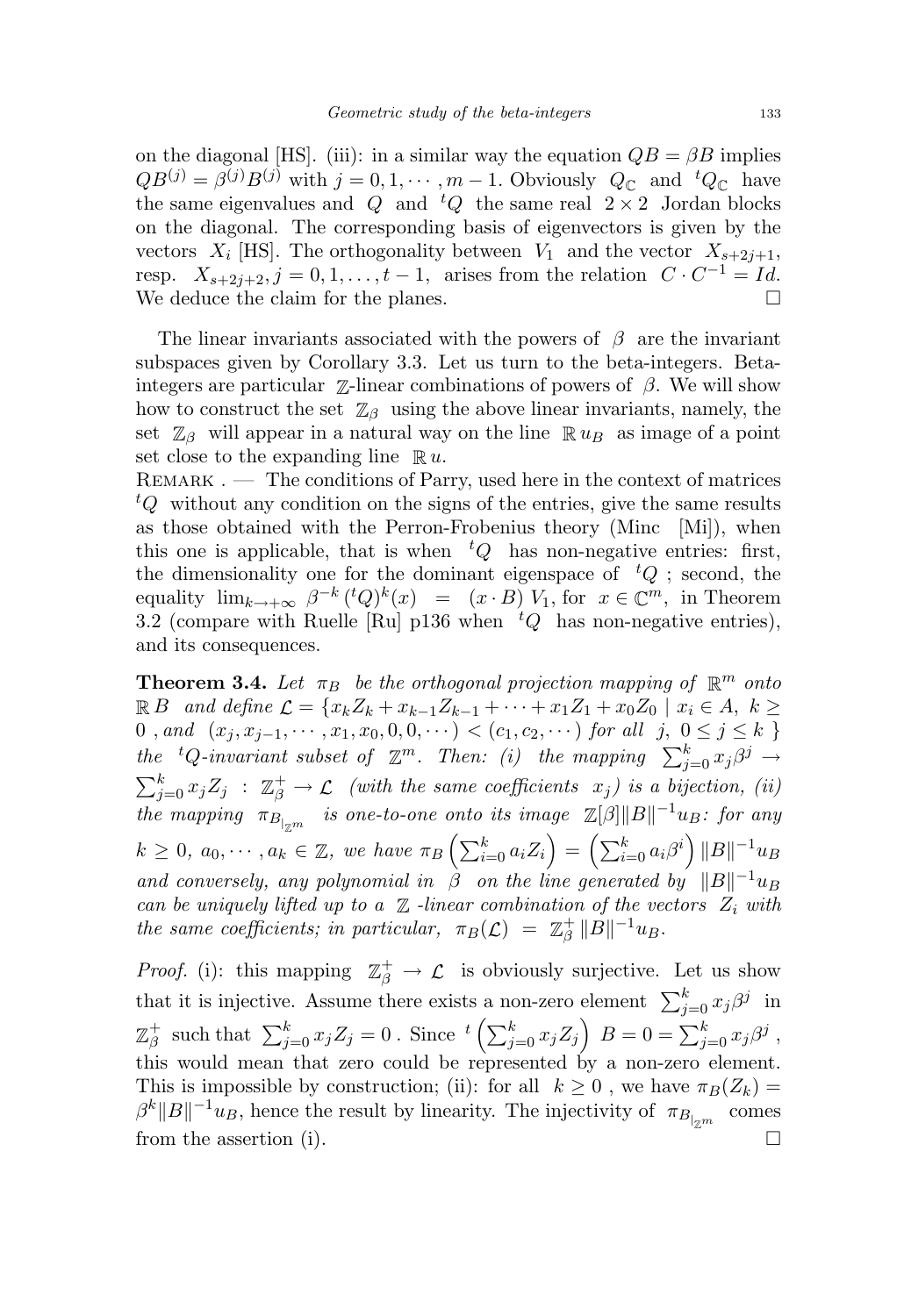**Proposition 3.2.** Let  $u_{B,i} = ||X_i||^{-1}X_i$  if  $i = 1, 2, \dots, s$ ,  $u_{B,i} =$  $(\|X_i\|^2 + \|X_{i+1}\|^2)^{1/2} (Re(\|B^{(i-1)}\|^{-2})X_i + Im(\|B^{(i-1)}\|^{-2})X_{i+1})$  if  $i =$  $s + 1, \cdots, m$  with  $i - (s + 1)$  even, and  $u_{B,i} = (||X_{i-1}||^2 + ||X_i||^2)^{1/2}$  $(-Im(||B^{(i-1)}||^{-2})X_i + Re(||B^{(i-1)}||^{-2})X_{i+1})$  if  $i = s + 1, \cdots, m$  with  $i (s+1)$  odd. Denote by  $\pi_{B,i} : \mathbb{R}^m \to \mathbb{R}$   $u_{B,i}, i = 1, 2, \cdots, s$  the orthogonal projection mappings to the 1-dimensional eigenspaces of  $Q$ , resp.  $\pi_{B,i}$ :  $\mathbb{R}^m \to \mathbb{R} u_{B,i} + \mathbb{R} u_{B,i+1}, i = s+1, \cdots, m$  with  $i - (s+1)$  even, the orthogonal projection mappings to the irreducible 2-dimensional eigenspaces of Q. Then, for all  $k \geq 0$ ,  $a_0, \dots, a_k \in \mathbb{Z}$ , we have  $\pi_{B,i}(\sum_{j=0}^k a_j Z_j) =$  $\left(\sum_{j=0}^k a_j \beta^{(i-1)^j}\right) ||X_i||^{-1} u_{B,i}, i = 1, 2, \cdots, s \text{ and, for all } i = s+1, \cdots, m$ with  $i - (s + 1)$  even,  $\pi_{B,i}(\sum_{j=0}^k a_j Z_j) =$ 

$$
\frac{\left( \begin{array}{cc} Re(\sum_{j=0}^{k} a_j \beta^{(i-1)^j}) & Im(\sum_{j=0}^{k} a_j \beta^{(i-1)^j}) \\ -Im(\sum_{j=0}^{k} a_j \beta^{(i-1)^j}) & Re(\sum_{j=0}^{k} a_j \beta^{(i-1)^j}) \end{array} \right) \left( \begin{array}{c} u_{B,i} \\ u_{B,i+1} \end{array} \right)}{\left( \sum_{k=0}^{m-1} |\beta^{(i-1)}|^{2k} \right)^{1/2}}.
$$

*Proof.* It suffices to apply the real and complex embeddings of  $\mathbb{Q}(\beta)$  to the relation

$$
\pi_B(\sum_{j=0}^k a_j Z_j) = ((\sum_{j=0}^k a_j Z_j) \cdot B) ||B||^{-2} B = \left(\sum_{j=0}^k a_j \beta^j\right) ||B||^{-2} B :
$$

for complex embeddings,  $||X_i||^2 + ||X_{i+1}||^2 = \sum_{k=0}^{m-1} |\beta^{(i-1)}|^{2k}$  and  $||B^{(i-1)}||^{-2}B^{(i-1)}$  means:

$$
\begin{pmatrix}\n\Re(\|B^{(i-1)}\|^{-2}) & Im(\|B^{(i-1)}\|^{-2}) \\
-Im(\|B^{(i-1)}\|^{-2}) & Re(\|B^{(i-1)}\|^{-2})\n\end{pmatrix}\n\begin{pmatrix}\nX_i \\
X_{i+1}\n\end{pmatrix} = \n\frac{1}{(\|X_i\|^2 + \|X_{i+1}\|^2)^{1/2}}\n\begin{pmatrix}\nu_{B,i} \\
u_{B,i+1}\n\end{pmatrix}.
$$

The explicit expressions given above will allow us below to compare the "geometric" Rauzy fractals deduced from the present study and the "algebraic" Rauzy fractal. Before stating the main theorem about the existence of canonical cut-and-projection schemes associated with the betaintegers when  $\beta$  is a general (non-integer) Perron number, let us first consider the case of equality  $u = u_B$  and show that it is rarely occuring.

**Proposition 3.3.** The equality  $u = u_B$  holds if and only if  $\beta$  is a Pisot number, root > 1 of the polynomial  $X^2 - aX - 1$ , with  $a \ge 1$ .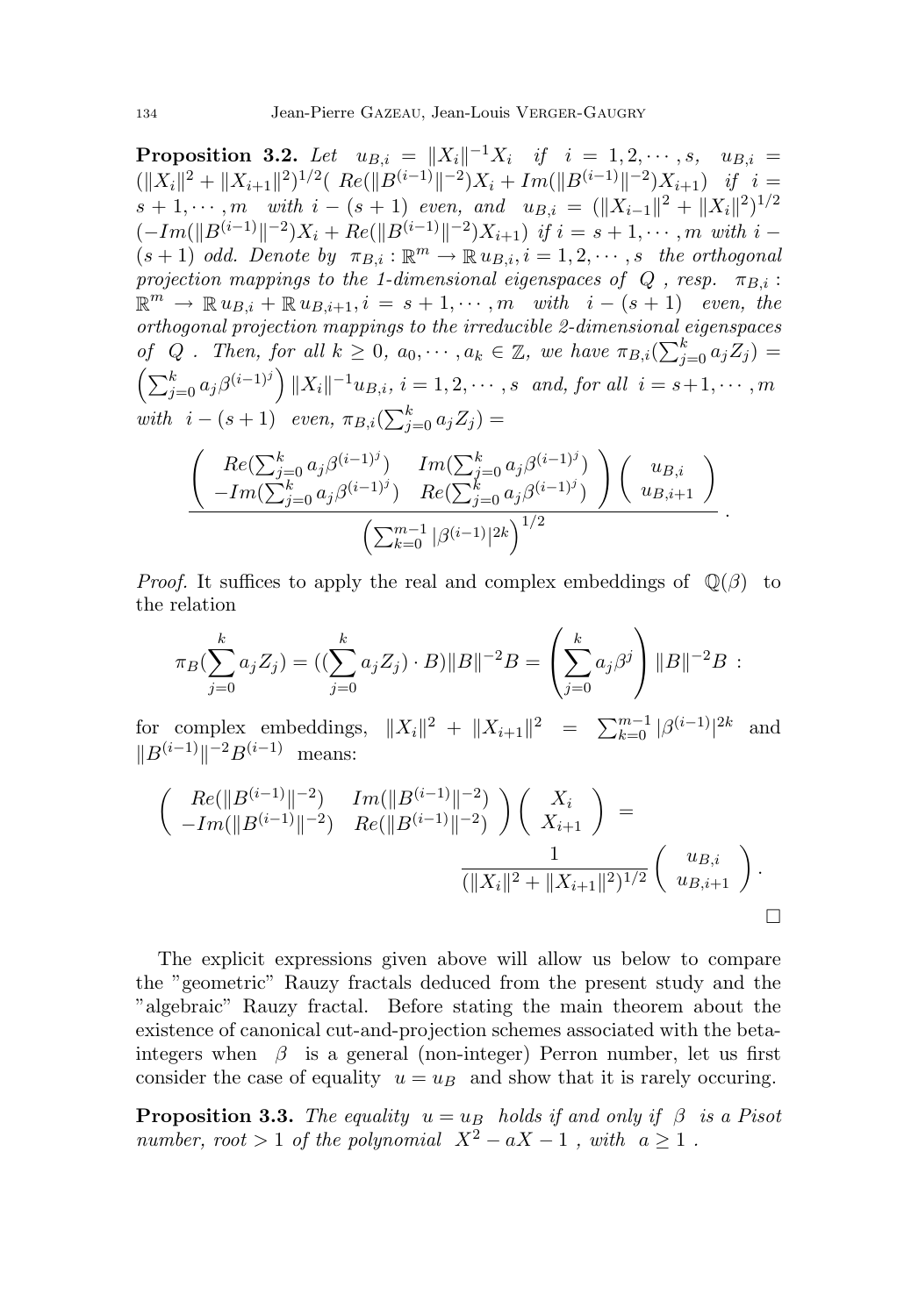*Proof.* The condition  $u = u_B$  is equivalent to  $V_1$  colinear to  $B$ , that is  $\xi_{j,1}\beta^{-j+1} =$  a non-zero constant, for all  $j = 1, 2, \dots, m$ . The condition is sufficient: if  $\beta$  is such a Pisot number, such equalities hold. Conversely, if such equalities hold, this implies in particular that  $\xi_{1,1}\beta^{-1+1} = \xi_{m,1}\beta^{-m+1}$ . Thus we obtain  $a_0\beta^{m-2} = 1$ , that is necessarily  $m = 2$  and  $a_0 =$ 1. The Perron number  $\beta$  is then a Pisot number of negative conjugate  $-\beta^{-1}$  which satisfies  $\beta^2 - a_1\beta - 1 = 0$ , where  $a_1 = \beta - \beta^{-1}$  is an integer greater than or equal to 1. This is the only possibility of quadratic Pisot number of norm  $-1$  ([Fro1], Lemma 3). □

**Theorem 3.5.** Denote by E the line  $\mathbb{R} u_B$  in  $\mathbb{R}^m$ . There exist two canonical cut-and-project schemes  $E \stackrel{p_1}{\longleftarrow} (E \times D \simeq \mathbb{R}^m, \mathbb{Z}^m) \stackrel{p_2}{\longrightarrow} D$  associated with  $\mathbb{Z}_{\beta} \subset E$  (see the definitions in the Appendix). They are given by, in case (i): the orthogonal projection mapping  $\pi_B$  as  $p_1$ ,  $\bigoplus_F F$  as internal space D,  $p_2 = \bigoplus_F \pi_F$ , where the sums are over all irreducible  ${}^tQ\text{-}invariant\,\,subspaces \,\,\, F \,\,\,\,\, of \,\,\, \mathbb{R}^m \,\,\,\, except \,\,\, \mathbb{R}\, u \,\,\,\, and \,\, where \,\,\,\, \pi_F \,\,\, \, is \,\, the \,\,\, \tau_F \,\,\, is \,\, the \,\,\, \tau_F \,\,\, is \,\, the \,\,\, \tau_F \,\,\, is \,\, the \,\,\, \tau_F \,\,\, is \,\, the \,\,\, \tau_F \,\,\, is \,\, the \,\,\, \tau_F \,\,\, is \,\, the \,\,\, \tau_F \,\,\, is \,\, the \,\,\, \tau_F \,\,\, is \,\, the \,\,\, \tau$ projection mapping to  $F$  along its <sup>t</sup>Q-invariant complementary space, in case (ii): as  $p_1$  the orthogonal projection mapping  $\pi_B$ ,  $\bigoplus_F F$  as internal space  $D$  where the sum is over all irreducible  $Q$ -invariant subspaces  $F$  of  $\mathbb{R}^m$  except E, as  $p_2$  the sum  $\oplus_{i\neq 1} \pi_{B,i}$  of all the orthogonal projection mappings except  $\pi_{B,1} = \pi_B$ ; in the case (ii), the internal space D is orthogonal to the line  $\mathbb{R} u$ .

*Proof.* In both cases, the fact that  $p_2(\mathbb{Z}^m)$  is dense in D arises from Kronecker's theorem (Appendix B in [Mey]): since  $\beta$  is an algebraic integer of degree m, the m real numbers  $1 = \beta^0, \beta^1, \cdots, \beta^{m-1}$  are linearly independent over  $\mathbb Q$ . Hence, for all  $\epsilon > 0$  and all m-tuple of real numbers  $x_0, x_1, \cdots, x_{m-1}$  such that the vector (say)  $x = {}^t(x_0 x_1 \ldots x_{m-1})$ belongs to  $D$ , there exist a real number  $w$  and  $m$  rational integers belongs to D, there exist a real number w and m rational integers  $u_0, u_1, \dots, u_{m-1}$  such that  $|x_j - \beta^j w - u_j| \le \epsilon/\sqrt{m}$  for all  $j = 0, 1, \dots, m-1$ 1. In other terms, there exists a point  $u = t(u_0, u_1, \dots, u_{m-1}) \in \mathbb{Z}^m$  such that its image  $p_1(u)$  is  $wB \in \mathbb{R} u_B$  and its image  $p_2(u)$  is close to x up to  $\epsilon$ . Hence the result. As for the restriction of the projection mapping  $p_1 = \pi_B = \pi_{B,1} : \mathbb{R}^m \to E$  to the lattice  $\mathbb{Z}^m$ , it is injective after Theorem 3.4. The orthogonality between  $D$  and  $u$  comes directly from Corollary  $3.3.$ 

The mapping  $p_1(\mathbb{Z}^m) \to D: x \to x^* = p_2 \circ (p_{1_{\vert_{\mathbb{Z}^m}}})^{-1}(x)$  will be denoted by the same symbol  $(.)^*$  in the cases (i) and (ii), the context making the difference.

**Proposition 3.4.** Let  $\beta$  be a Pisot number, root  $> 1$  of the polynomial  $X^2 - aX - 1$ , with  $a \geq 1$ . Put  $c_a = \frac{(1+a\beta)\lfloor \beta \rfloor}{\sqrt{2+a\beta(\beta-1)}}$ . Then the two canonical cut-and-project schemes given by  $(i)$  and  $(ii)$  in Theorem 3.5 are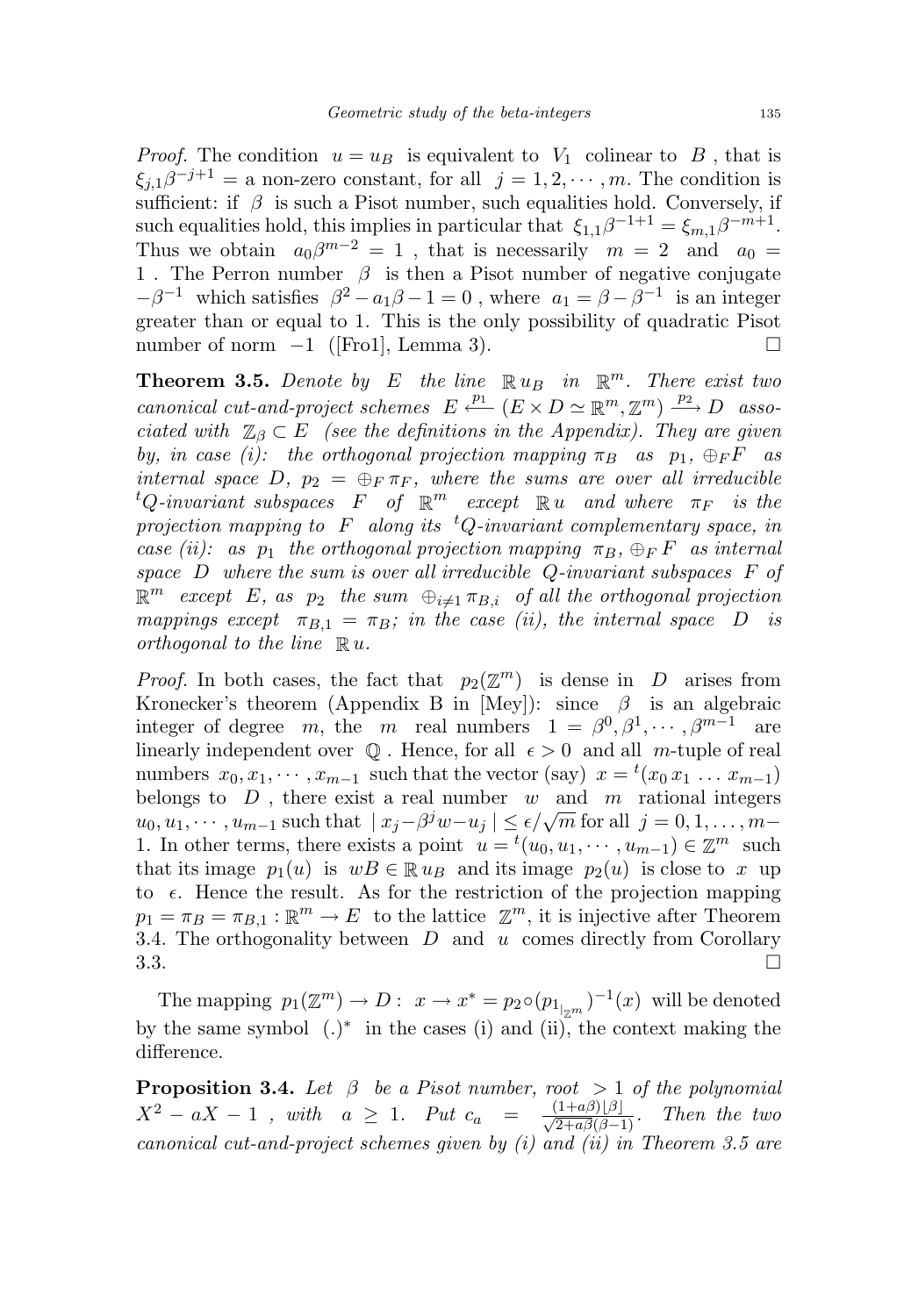*identical and the inclusion of*  $\mathbb{Z}_{\beta} ||B||^{-1}u_B$  *in the following model set holds.*  $\mathbb{Z}_{\beta} ||B||^{-1} u_B = \pi_B(\mathcal{L} \cup (-\mathcal{L})) \subset \{v \in \pi_B(\mathbb{Z}^2) \mid v^* \in [-c_a u_{B,2}, +c_a u_{B,2}]\}$ where  $u_{B,2} = {}^{t}(-\beta 1) ||B||^{-1}$ .

Proof. The two cut-and-project schemes are identical: by Proposition 3.3 the equality  $u = u_B$  holds and the line  $\mathbb{R} u_{B,2}$ , which is obviously orthogonal to the line  $\mathbb{R} u_B$ , is <sup>t</sup>Q-invariant. Now, if g denotes an arbitrary element of  $\mathcal{L}$ , it can be written  $g = x_k({}^tQ)^k Z_0 + x_{k-1}({}^tQ)^{k-1} Z_0 +$  $\cdots + x_1({}^tQ)Z_0 + x_0Z_0$  for a certain integer  $k \geq 0$  with  $x_i \in A$  and  $(x_j, x_{j-1}, \dots, x_1, x_0, 0, 0, \dots) < (c_1, c_2, \dots)$  for all j,  $0 \le j \le k$ . We have  $Z_0 = su + s^{\perp} u_{B,2}$  with  $s = ||B||^{-1}$  and  $s^{\perp} = -\beta ||B||^{-1}$ . Then  $g = \sum_{j=0}^{k} x_j({}^{t}Q)^j Z_0 = \sum_{j=0}^{k} x_j (s\beta^{j}u + s^{\perp}(-1)^j \beta^{-j}u_{B,2}).$  Thus  $p_2(g)$  $s^{\perp} \sum_{j=0}^{k} x_j (-1)^j \beta^{-j} u_{B,2}$  and  $||p_1(g)^*|| = ||p_2(g)|| \leq |s^{\perp}||\beta| \sum_{j=0}^{+\infty} \beta^{-j}$  $= |s^{\perp}| [\beta] \frac{1}{1-\beta^{-1}}$  which is equal to  $c_a$  since  $||B|| =$ √  $\sqrt{2+a\beta}$  . This constant is independent of k. Hence we have  $p_1(g) \subset \{v \in \pi_B(\mathbb{Z}^2) \mid v^* \in$  $[-c_a u_{B,2}, +c_a u_{B,2}]$ } and the claim.

Let  $C = \{ \sum_{j=0}^{m-1} \alpha_j Z_j \mid \alpha_j \in [0;1] \text{ for all } j = 0, 1, \dots, m-1 \}$  be the m-cube at the origin. For all irreducible  ${}^tQ$ - invariant subspace F of  $\mathbb{R}^m$ , put  $\delta_F = \max_{x \in \mathcal{C}} ||\pi_F(x)||$ ,  $\lambda_F$  the absolute value of the eigenvalue of  ${}^tQ$  on F and  $c_F = \lfloor \beta \rfloor \frac{\delta_F}{1-\lambda_F^m}$ . Denote by  $\Omega_F$  the closed interval centred at 0 in F of length  $2c_F$  if dim  $F = 1$ , resp. the closed disc centred at 0 in F of radius  $c_F$  if dim  $F = 2$ .

**Theorem 3.6.** Let  $\beta$  be a Pisot number of degree  $m \geq 2$  and  $\Omega = \bigoplus_F \Omega_F$ where the sum is over all irreducible  ${}^tQ$ - invariant subspace  $F$  of  $\mathbb{R}^m$ except  $\mathbb{R} u$ . Then the inclusion of  $\mathbb{Z}_{\beta} ||B||^{-1}u_B$  in the following model set defined by  $\Omega$  holds:  $\mathbb{Z}_{\beta} ||B||^{-1}u_B = p_1(\mathcal{L} \cup (-\mathcal{L})) \subset \{v \in p_1(\mathbb{Z}^m) \mid v^* \in$  $\Omega$  } in the cut-and-project scheme given by the case (i) in Theorem 3.5.

*Proof.* If  $g = \sum_{j=0}^{k} x_j Z_j \in \mathcal{L}$  with  $k = dm - 1$ , and  $d \ge 1$  an integer, then

$$
g = \sum_{q=0}^{d-1} \sum_{l=0}^{m-1} x_{qm+l} ({}^{t}Q)^{qm} Z_{l} = \sum_{q=0}^{d-1} ({}^{t}Q)^{qm} \left( \sum_{l=0}^{m-1} x_{qm+l} Z_{l} \right).
$$
  
Hence  $p_1(g)^* = p_2(g) = \bigoplus_{F} \pi_F(g) = \sum_{F} \sum_{q=0}^{d-1} \left[ ({}^{t}Q_{|F})^{qm} \pi_F \left( \sum_{l=0}^{m-1} x_{qm+l} Z_{l} \right) \right]$ 

with:

$$
\|\pi_F(g)\| \le \sum_{q=0}^{d-1} \lfloor \beta \rfloor \lambda_F^{qm} \|\pi_F\left(\sum_{l=0}^{m-1} Z_l\right)\| \le \lfloor \beta \rfloor \delta_F \sum_{q=0}^{+\infty} \lambda_F^{qm} = \lfloor \beta \rfloor \frac{\delta_F}{1-\lambda_F^m} = c_F.
$$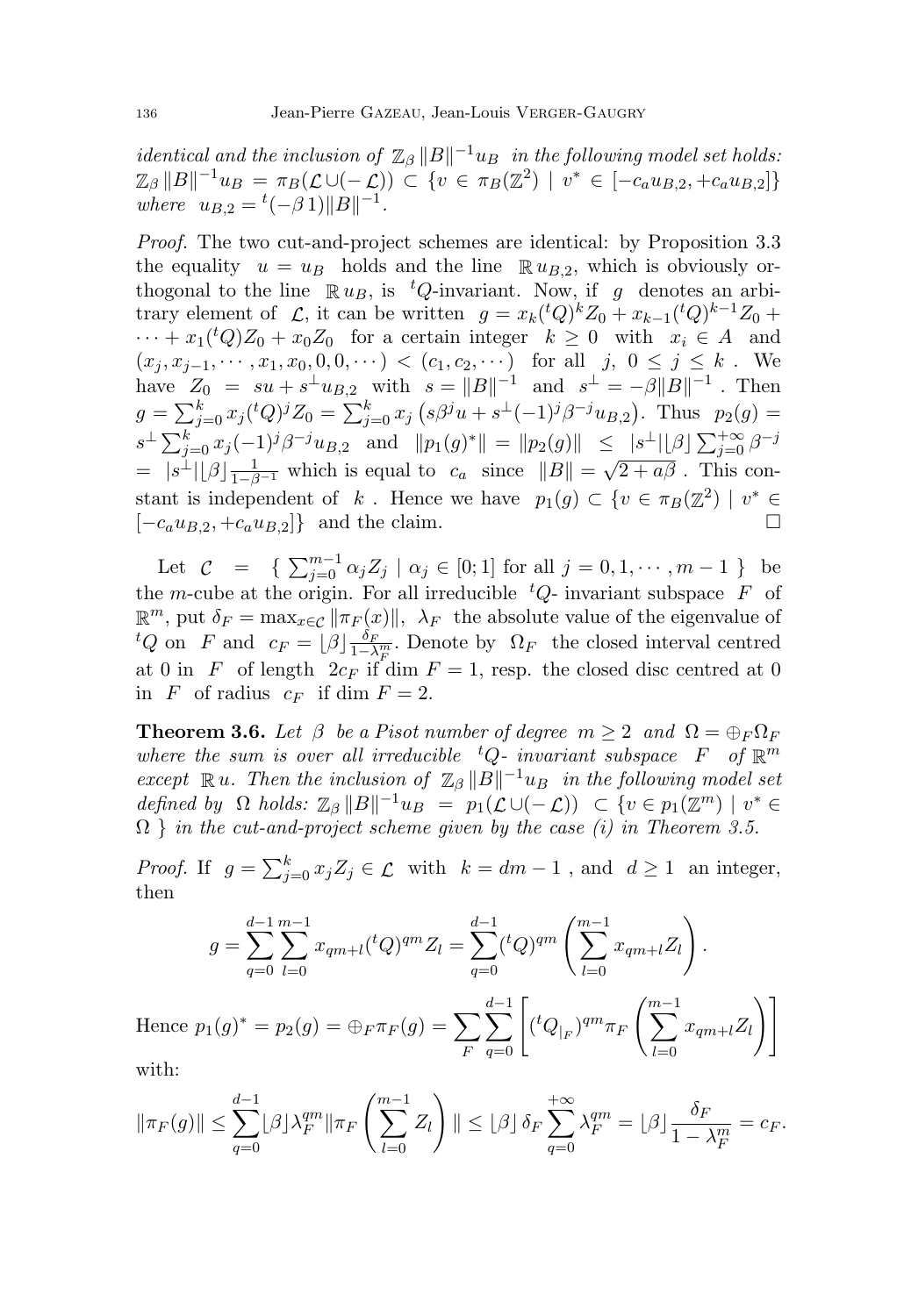This constant is independent of d, hence of  $k = dm-1$ . It is easy to check that it is an upper bound for  $\|p_2(g)\|$  if  $k \not\equiv -1(\text{mod } m)$  and also for all  $g \in -\mathcal{L}$ . We deduce the claim.

Corollary 3.7. If  $\beta$  is a Pisot number of degree  $m \geq 2$ , then  $\mathbb{Z}_{\beta}$  is a Meyer set.

*Proof.* If  $\beta$  is a Pisot number, the set  $\mathbb{Z}_{\beta}$ , viewed as the set of vertices of an aperiodic tiling, is obtained by concatenation of prototiles on the line, which are in finite number by Thurston [Th]. And it is relatively dense by construction. Now, by Theorem 3.6 it is included in a model set. This proves the claim (see the Appendix).

In both cases of cut-and-project scheme, as given by Theorem 3.5 where the duality between the matrices  $Q$  and  ${}^tQ$  clearly appears, the internal space represents the contracting hyperplane, whereas the line  $\mathbb{R} u$  is the expanding direction, when  $\beta$  is a Pisot number. The duality between both cut-and-project schemes is connected to the substitutive approach by the following (Arnoux and Ito [AI], Chap. 7 in Pytheas Fogg [PF]): the abelianized  $Z'_k$  of the iterates of the substitution satisfy  $Z'_{k+1} = QZ'_k$ , and gather now about the line  $\mathbb{R} B$ . If one takes the projection on  $\mathbb{R} B$  of the new set  $\mathcal{L}'$  (defined similarly as  $\mathcal{L}$ ) along the other eigenspaces, one recovers  $\mathbb{Z}_{\beta}$  (up to a scalar factor). A striking feature of the internal spaces is that the numeration in base  $\beta^{(j)}$  (conjugates of  $\beta$ ) appears as canonical ingredient to control the distance between a point of  $\mathcal L$  and its orthogonal projection to the expanding line  $\mathbb{R} u$ , in particular at infinity.

**Definition 3.1.** Let  $\beta$  be a Pisot number of degree  $m \geq 2$ . The closure  $\left(\mathbb{Z}_\beta^+\right)$  $\overline{\frac{1}{\beta}\, \|B\|^{-1}u_B\Big)^*}\,$  of the set  $\,p_2({\cal L})\,$  is called the canonical acceptance window associated with the set of beta-integers  $\mathbb{Z}_q^+$  $\frac{1}{\beta}$  in both cases (case (i) or (ii) in Theorem 3.5) of cut-and-project scheme: in the case (i) it will be denoted by  $\mathcal{R}_i$  and in the case (ii) by  $\mathcal{R}_i$ .

The notations  $\mathcal{R}$  and  $\mathcal{R}_i$  ( $\mathcal{R}_i \subset \Omega$  by Theorem 3.6) with an "  $\mathcal{R}$ " like Rauzy are used to recall the close similarity between these sets and the Rauzy fractal (Rauzy [Ra], Arnoux and Ito [AI], Messaoudi [Me], Ito and Sano [IS], Chap. 7 in Pytheas Fogg [PF]). The fact is that the set  $\mathcal{R}$  is exactly the Rauzy fractal up to the multiplication by a non-zero scalar factor on each irreducible Q-invariant subspace (by definition we will speak of quasi-dilation). Let us show it on an example.

"Tribonacci" case [Me]: let us consider the irreducible polynomial  $P(X) = X^3 - X^2 - X - 1$ . Its dominant root is denoted by  $\beta$ , and  $\alpha$  and  $\overline{\alpha}$  are the two other complex conjugates roots of  $P(X)$ . In this case, the Rauzy fractal is "algebraically" defined by  $\mathcal{E} := \{\sum_{i=3}^{\infty} \epsilon_i \alpha^i \mid \epsilon_i \in$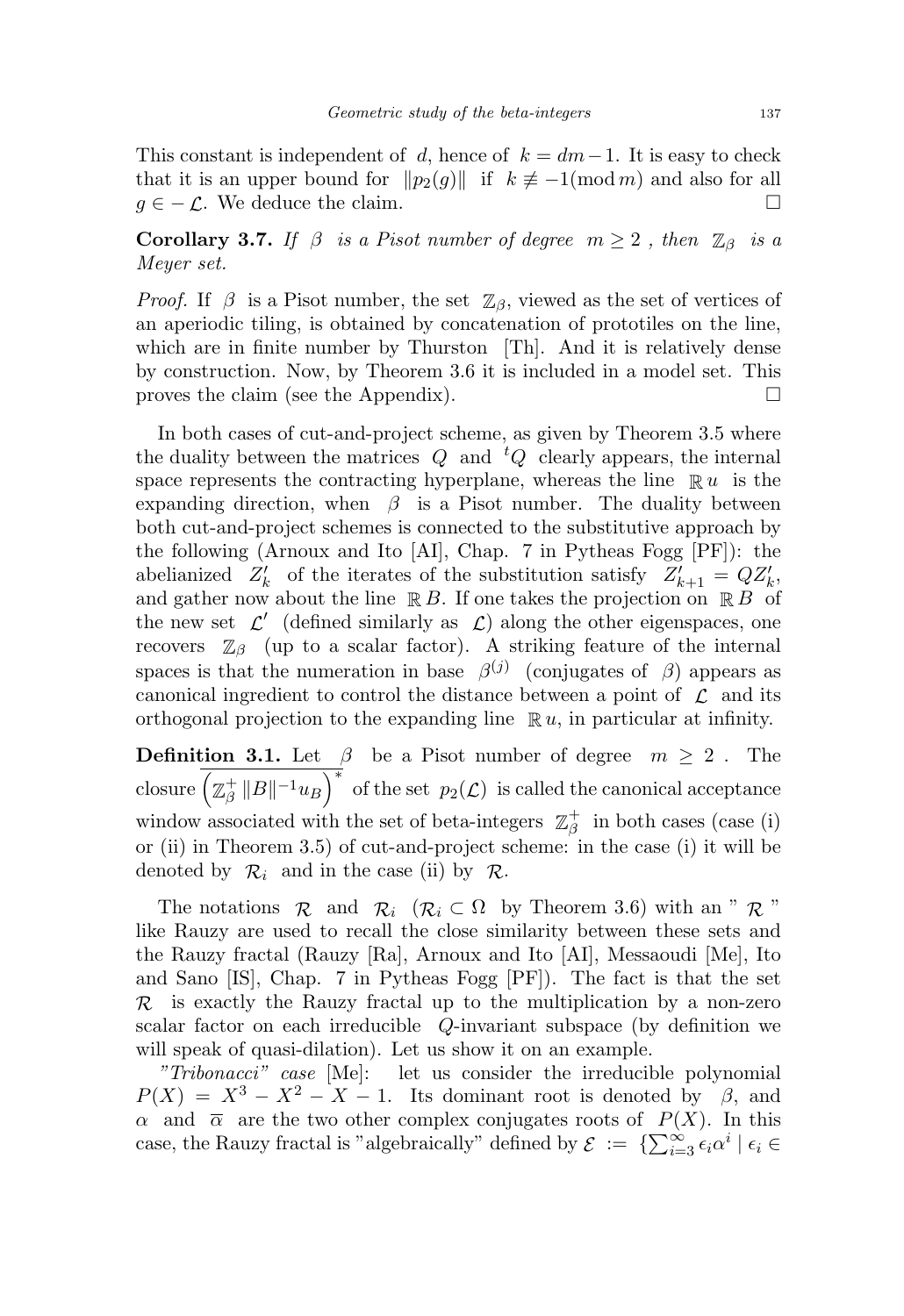$\{0,1\}$  and  $\epsilon_i \epsilon_{i+1} \epsilon_{i+2} = 0$  for all integer  $i \geq 3$ . The condition imposed on the sequence  $(\epsilon_i)_{i>3}$  is exactly that given by the conditions of Parry. Indeed ([Fro1] and section 2),  $d_{\beta}(1) = 0.111$  and the lexicographical maximal sequence is  $c_1c_2c_3\cdots = (110)^{\omega}$ . Now (Proposition 3.2)  $B^{(1)} =$  $t(1 \alpha \alpha^2)$  and  $||X_2||^2 + ||X_3||^2 = 1 + \alpha \overline{\alpha} + \alpha^2 \overline{\alpha}^2 = \beta$ . We deduce that  $\mathcal{R} = \beta^{-1/2} \mathcal{E} = \pi_{B,2}(\mathcal{L})$  with the following (metric) identification of  $\mathbb{C}$ :  $\phi(\mathbb{C}) = \mathbb{R} u_{B,2} + \mathbb{R} u_{B,3}$  where  $\phi$  is the isometry which sends the vector  $\begin{pmatrix} 1 \end{pmatrix}$ 0 ), resp.  $\begin{pmatrix} 0 \\ 1 \end{pmatrix}$ 1 ), to  $\left(\begin{array}{c} u_{B,2} \\ u_{\infty} \end{array}\right)$  $u_{B,3}$ ), resp. to  $\begin{pmatrix} u_{B,3} \\ u_{\overline{B}} \end{pmatrix}$  $-u_{B,2}$ .

**Proposition 3.5.** The canonical acceptance window  $\mathcal{R}$  (relative to the case (ii) of cut-and-project scheme in Theorem 3.5) is compact and connected. Its interior  $int(\mathcal{R})$  is simply connected, contains the origin. The set R is such that: (i)  $\overline{int(R)} = R$ ; (ii) it induces a tiling of the internal space D modulo the lattice  $\phi(\mathbb{Z}+\mathbb{Z}\alpha)$ :  $D = \bigcup_{z \in \phi(\mathbb{Z}+\mathbb{Z}\alpha)} (\mathcal{R}+z)$ ; (iii)  $(\mathcal{R}+z) \cap int(\mathcal{R}+z') = \emptyset$  for all  $z, z' \in \phi(\mathbb{Z}+\mathbb{Z}\alpha), \ z \neq z'.$ 

*Proof.* Since  $\mathcal{R} = \beta^{-1/2} \mathcal{E}$ , we deduce the properties of  $\mathcal{R}$  from those of  $\mathcal E$  already established in Rauzy [Ra], Messaoudi [Me] and [Me1].  $\Box$ 

**Proposition 3.6.** The boundary of  $\mathcal{R}$  is a fractal Jordan curve. A point z belongs to the boundary of  $\mathcal R$  if and only if it admits at least 2 distinct Rényi  $\alpha$ -expansions. A point belonging to the boundary of R admits 2 or 3 distinct Rényi  $\alpha$ -expansions, never more.

*Proof.* The properties of the boundary of  $\mathcal{E}$  are given in Ito and Kimura [IK] and Messaoudi [Me1]). Hence the claim.

The properties of  $\mathcal{R}_i$  follow from the equality:  $p_2(\mathcal{R}) = \mathcal{R}_i$ , where  $p_2$  refers to the case (i) of cut-and-project scheme in Theorem 3.5, and from Proposition 3.5 and 3.6: in particular, it has also a fractal boundary. We will speak of "geometrical" Rauzy fractals for  $\mathcal{R}$  and  $\mathcal{R}_i$  and of "algebraic" Rauzy fractal for  $\mathcal{E}$ . They are similar objects as far as they concentrate all the information about the beta-integers and the completions of their real and complex embeddings (Rauzy [Ra]). The respective canonical acceptance windows associated with  $\mathbb{Z}_{\beta}$  are  $\mathcal{R} \cup (-\mathcal{R})$  and  $\mathcal{R}_i \cup (-\mathcal{R}_i)$  in the two cut-and-project schemes.

### 4. Additive properties of  $\mathbb{Z}_{\beta}$

In this section,  $\beta$  will be a Pisot number of degree  $m \geq 2$ .

A) Cones, generators and semi-groups. – We will show that any element of  $\mathcal L$  is generated by a finite number of elements of  $\mathcal L$  of small norm, over N. By projection to E by  $\pi_B$ , the ambiant 1-dimensional space of the beta-integers (Theorem 3.5), this will imply the same property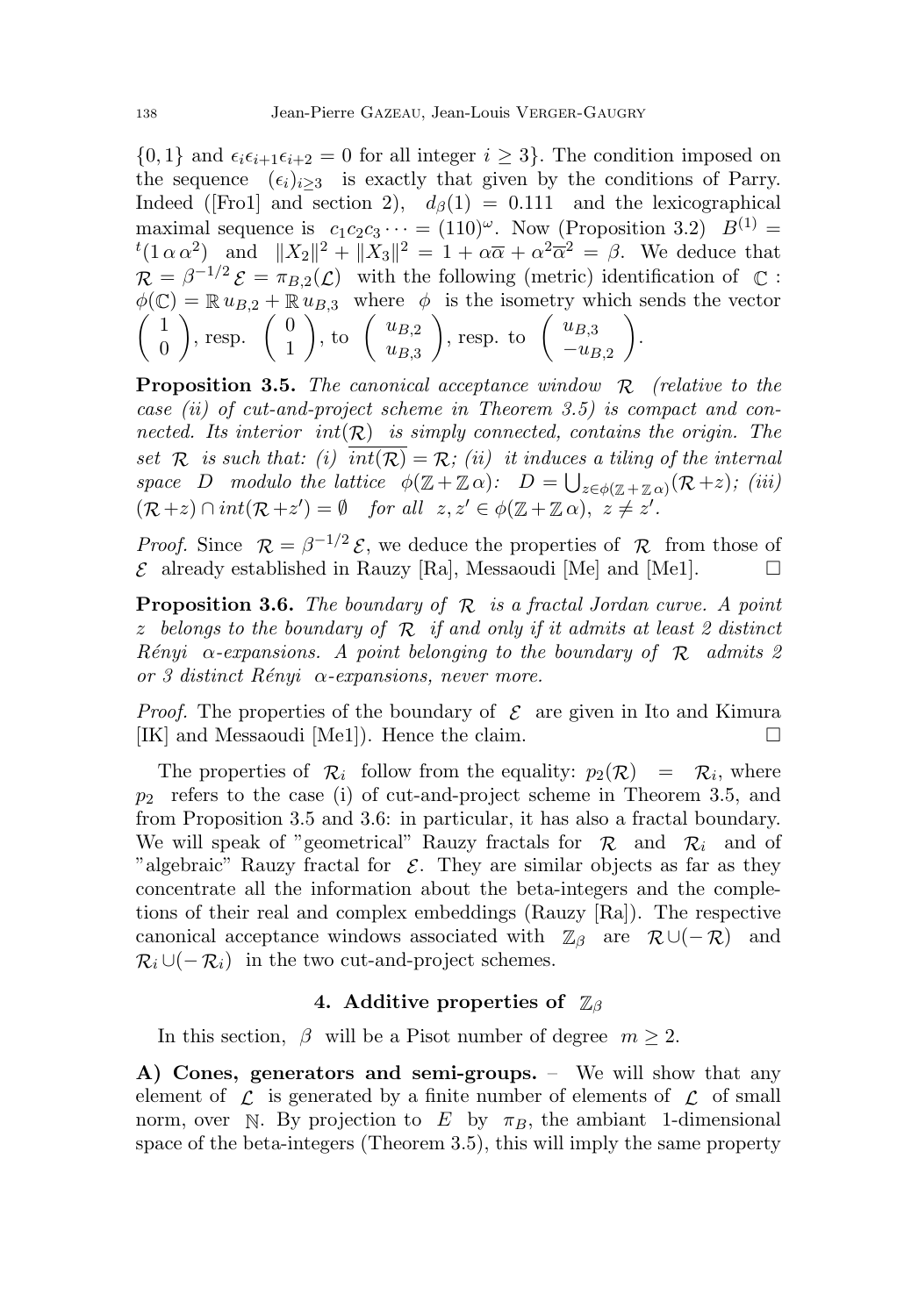for  $\mathbb{Z}_{\beta}$ . This finiteness property, stated in Corollary 4.5, constitutes a refinement of Theorem 4.12 (i) (Lagarias) for the Meyer sets  $\mathbb{Z}_{\beta}$ .

First let us fix the notations and simplify them somehow. Let  $\pi : \mathbb{R}^m \to$  $\mathbb{R} u$  be the projection mapping along its <sup>t</sup>Q-invariant complementary space (instead of denoting it by  $\pi_{\mathbb{R}^n}$ ), and  $p_2$  the projection mapping of the cutand-project scheme (i) in Theorem 3.5. Let  $\pi^{\parallel} : \mathbb{R}^m \to \mathbb{R} u$  be the orthogonal projection mapping and  $\pi^{\perp} = Id - \pi^{\parallel}$  ( $\pi^{\perp}$  is the mapping  $\oplus_{i \neq 1} \pi_{b,i}$  in the case (ii) of cut-and-project scheme in Theorem 3.5). The basic ingredient will be the construction of semi-groups of finite type associated with cones whose axis of revolution is the expanding line  $\mathbb{R} u$ , following an idea of Lind [Li] in another context. Truncating them in a suitable way at a certain distance of the origin will be the key for finding generators of  $\mathcal L$  over N. In the first Lemma we will consider the possible angular openings of these cones around the expanding line  $\mathbb{R} u$  for catching the points of  $\mathcal{L}$ . For  $\theta > 0$ , define the cone  $K_{\theta} := \{x \in \mathbb{R}^m \mid \theta \|p_2(x)\| \leq \|\pi(x)\|, 0 \leq \pi(x) \cdot u \}$ . For  $r, w > 0$ , define  $K_{\theta}(r) := \{x \in K_{\theta} \mid ||\pi(x)|| \leq r \}$ ,  $K_{\theta}(r, w) :=$  $\{x \in K_\theta \mid r \leq ||\pi(x)|| \leq w\}$ . If  $\mathcal A$  is an arbitrary subset of  $\mathbb R^m$ , denote by  $sg(\mathcal{A}) := \{ \sum_{\text{finite}} m_i x_i \mid m_i \in \mathbb{N}, x_i \in \mathcal{A} \}$  the semigroup generated by A. Let  $\rho$  be the *covering radius* of the subset  $\mathcal{L} \cup (-\mathcal{L})$  with respect to the band  $\mathcal{R}_i \times \mathbb{R} u$ :  $\rho$  is the smallest positive real number such that for any  $z \in \mathbb{R}^m$  such that  $p_2(z) \in \mathcal{R}_i$  the closed ball  $B(z, \rho)$  contains at least one element of  $\mathcal{L}\cup(-\mathcal{L})$ . A lower bound of  $\rho$  is given by the at least one element of  $\mathcal{L} \cup (-\mathcal{L})$ . A lower bound of  $\rho$  is given by the covering radius  $\sqrt{m}/2$  of the lattice  $\mathbb{Z}^m$ . Referring  $\mathbb{R}^m$  to the basis  ${B, V_2, V_3, \cdots, V_{s+2t}}$  and using Corollary 3.3 and Theorem 3.6 we easily deduce the following upper bound of  $\rho$ :  $\frac{1}{2}$  $\frac{1}{2}||B||^{-1} + \sum_F c_F$ , where the sum  $\sum_F$  means there and in the following everywhere it will be used "the sum over all irreducible  ${}^tQ$ -invariant subspaces F of  $\mathbb{R}^m$  except  $\mathbb{R} u$ ". The notation diam( $\cdot$ ) will be put for the diameter of the set ( $\cdot$ ) in the following.

**Proposition 4.1.** (i) For all  $\theta > 0$ , there exists an integer  $j_0 = j_0(\theta) \geq$ 0 such that  $Z_j \in K_{\theta}$  for all  $j \geq j_0$ ; (ii) if <sup>t</sup>Q is nonnegative, and  $\min\{\xi_{j,1} \mid j=1,2,\cdots,m\} > 2||V_1||(diam(\mathcal{R}_i))$ , then the following equality  $j_0(\theta) = 0$  holds for all  $0 < \theta < \theta_{min}$ , where  $\theta_{min} := -2 + \theta_{min}$  $(diam(\mathcal{R}_i))^{-1} ||V_1||^{-1} min\{\xi_{j,1} | j = 1, 2, \cdots, m\}.$ 

*Proof.* (i) Let  $\theta > 0$ . We have just to prove that  $\pi(Z_i) \cdot u$  tends to  $+\infty$  and not to  $-\infty$  when j goes to  $+\infty$ . Let  $j \geq 0$ . Write  $Z_j = \pi(Z_j) + p_2(Z_j) = \pi^{\parallel}(Z_j) + \pi^{\perp}(Z_j)$ ; hence  $\parallel \pi(Z_j) - \pi^{\parallel}(Z_j) \parallel =$  $\|\pi^{\perp}(Z_j) - p_2(Z_j)\| \leq \|\pi^{\perp}(Z_j)\| + \|p_2(Z_j)\| = \|\pi^{\perp}(Z_j - \pi(Z_j))\| +$  $\|p_2(Z_j) \| \leq 2 \|p_2(Z_j) \| \leq 2 \text{diam}(\mathcal{R}_i)$ . On the other hand  $\| \pi_B(\pi^{\parallel}(Z_j)) \pi_B(Z_j)$   $\| = \| (Z_j \cdot u)(u_B \cdot u)u_B - \|B\|^{-1}\beta^{j}u_B \| = | (Z_j \cdot u)(u_B \cdot u) ||B||^{-1}\beta^{j}|| = ||\pi_B(\pi^{\perp}(Z_j))|| \le ||\pi^{\perp}(Z_j)|| \le \text{diam}(\mathcal{R}).$  Hence, since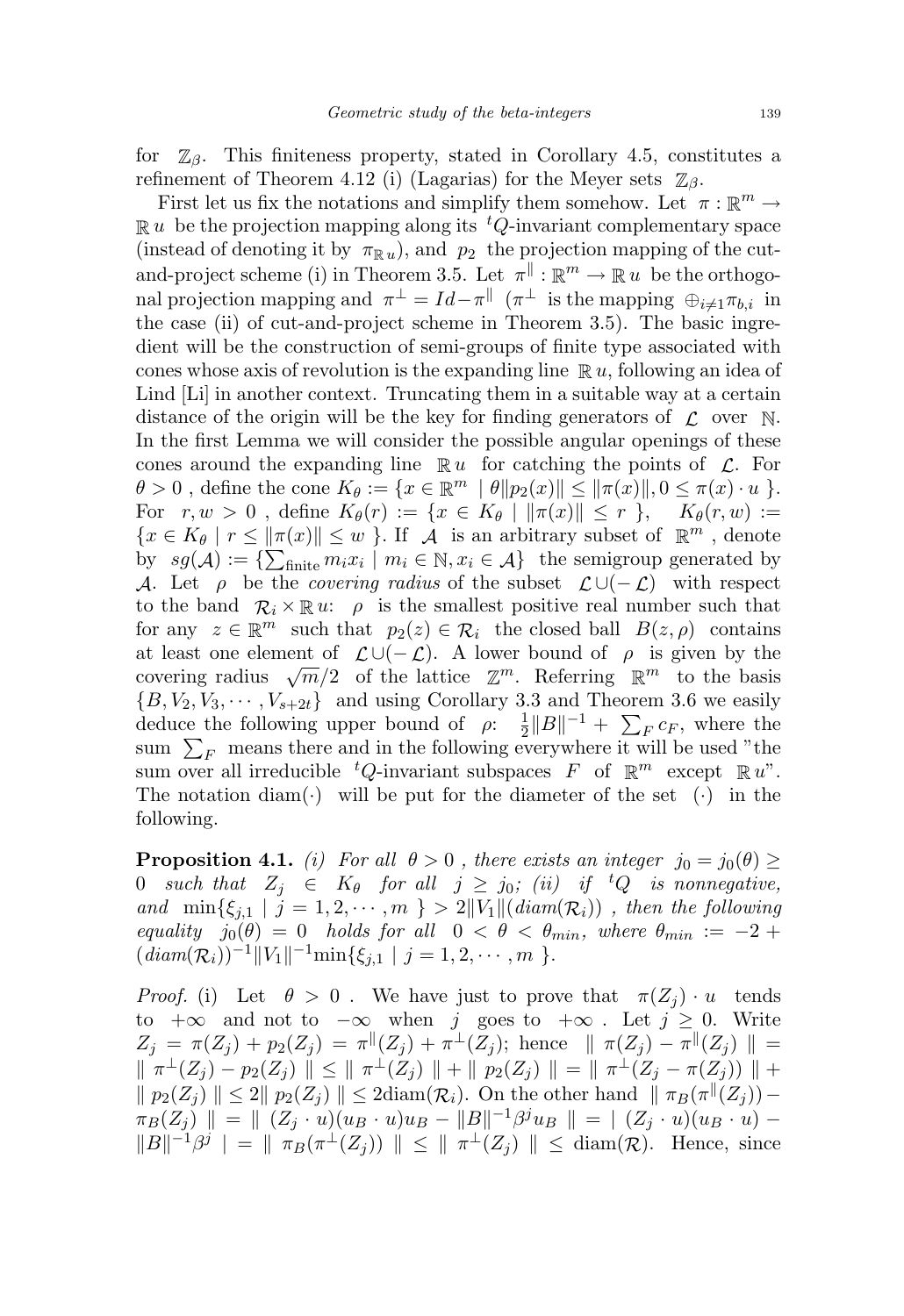$u_B \cdot u > 0$  (Theorem 3.2),  $|Z_j \cdot u - (u_B \cdot u)^{-1} ||B||^{-1} \beta^j| \leq (u_B \cdot u)^{-1} \text{diam}(\mathcal{R}).$ Consequently  $|| \pi(Z_j) - (u_B \cdot u)^{-1} ||B||^{-1} \beta^{j} u || = || \pi(Z_j) - \pi^{j} (Z_j) + \pi^{j} (Z_j) (u_B \cdot u)^{-1} ||B||^{-1} \beta^{j} u || \leq || \pi(Z_j) - \pi ||(Z_j)|| + || \pi ||(Z_j) - (u_B \cdot u)^{-1} ||B||^{-1} \beta^{j} u ||$  $\leq 2 \operatorname{diam}(\mathcal{R}_i) + (u_B \cdot u)^{-1} \operatorname{diam}(\mathcal{R})$ . The quantity  $\pi(Z_j) \cdot u$  tends to  $+\infty$  as  $(u_B \cdot u)^{-1} ||B||^{-1} \beta^j$  when  $j \to +\infty$ . Then there exists  $j_0$  such that  $Z_j \cdot u \geq 2 \text{diam}(\mathcal{R}_i) + ((u_B \cdot u)^{-1} + \theta) \text{diam}(\mathcal{R}_i)$ , for all  $j \geq j_0$ . As a consequence  $\pi(Z_j) \cdot u \geq Z_j \cdot u - 2 \text{diam}(\mathcal{R}_i) \geq ((u_B \cdot u)^{-1} + \theta) \text{diam}(\mathcal{R}_i) >$ 0 for all  $j \ge j_0$ . We claim that  $Z_j \in K_\theta$  for all  $j \ge j_0$ . Indeed, since  $||p_2(Z_j)|| \leq \text{diam}(\mathcal{R}_i)$ , the inequalities hold:  $\theta ||p_2(Z_j)|| \leq (\theta + \theta)$  $(u_B \cdot u)^{-1} ||p_2(Z_j)|| \leq (\theta + (u_B \cdot u)^{-1}) \text{diam}(\mathcal{R}_i) \leq \pi(Z_j) \cdot u = ||\pi(Z_j)||$  for all  $j \geq j_0$ .

(ii) If  ${}^tQ$  is nonnegative the coefficients  $a_i$  in  $P(X)$  are nonnegative with  $a_0 \neq 0$  and at least one of the coefficients  $a_k, k \geq 1$ , is non-zero since  $\beta$  is assumed to be a Pisot number and not a Salem number. Hence (Proposition 3.1), since  $P'(\beta) > 0$ , we have  $||V_1||^{-1}\xi_{1,1} = ||\pi|| (Z_0) || =$  $Z_0 \cdot u = \frac{a_0}{\beta P'(\beta)} > 0$  and  $||V_1||^{-1} \xi_{j+1,1} = ||\pi|| (Z_j) || = Z_j \cdot u$ , for all  $j =$  $1, 2, \cdots m-1 \text{ with } ||V_1||^{-1} \min\{\xi_{j,1} \mid j = 1, 2, \cdots m-1\} \ge \frac{a_0}{\beta^m P'(\beta)} > 0.$ Because  $\{Z_0, Z_1, \cdots, Z_{m-1}\}\$ is the canonical basis of  $\mathbb{R}^m$ , any  $Z_j, j \geq m$ , can be written as a combination of the elements of this basis with positive coefficients. Hence,  $Z_j \cdot u \ge ||V_1||^{-1} \min\{\xi_{l,1} \mid l = 1, 2, \cdots, m-1\}$  for all  $j \geq 0$ . But the relation  $Z_j = \pi(Z_j) + p_2(Z_j) = \pi^{\parallel}(Z_j) + \pi^{\perp}(Z_j)$  implies that  $\pi(Z_j) - \pi^{\parallel}(Z_j) = \pi^{\perp}(Z_j) - p_2(Z_j)$ . Hence,  $|\pi(Z_j) \cdot u - Z_j \cdot u| \le$  $\|\pi^{\perp}(Z_j)\| + \|p_2(Z_j)\| \leq 2\|p_2(Z_j)\| \leq 2(\text{diam}(\mathcal{R}_i))$  for all  $j \geq 0$ . Therefore  $\pi(Z_j) \cdot u \geq ||V_1||^{-1} \min\{\xi_{l,1} \mid l = 1, 2, \cdots, m-1\} - 2\mathrm{diam}(\mathcal{R}_i)$  which is > 0 by assumption for all  $j \ge 0$ . Hence, by definition of  $\theta_{min}$ ,  $\pi(Z_i) \cdot u = \|\pi(Z_i)\| \geq \theta_{min}(\text{diam}(\mathcal{R}_i)) \geq \theta_{min} \|p_2(Z_i)\| \geq \theta \|p_2(Z_i)\|$  for all  $j \geq 0$  and  $0 < \theta \leq \theta_{min}$ . We deduce that  $Z_j \in K_{\theta}$  for all  $j \geq 0$  and  $0 < \theta \leq \theta_{min}$ . Let us observe that the conditions of the present assertion are generally not fulfilled.

We now turn to the question of generating the elements of  $\mathcal{L}$  by a finite number of them over N. The idea we will follow is simple: let us consider the set of the semi-groups generated by a finite number of (arbitrary) elements of  $\mathcal{L} \cap K_{\theta}$  for all  $\theta > 0$ ; in this set, we will show the existence of semi-groups ( $\theta > 0$  fixed) containing  $K_{2\theta} \cap \mathcal{L}$ , that is containing  $\mathcal L$  except a finite number of elements of  $\mathcal L$  close to the origin. Then we will minimize this finite number of excluded elements. For this we will consider the maximal possible values of  $\theta$ . In final this will provide a suitable value of  $\theta$  and a control of the norms of the generating elements of the semi-group which will contain  $\mathcal{L}$ .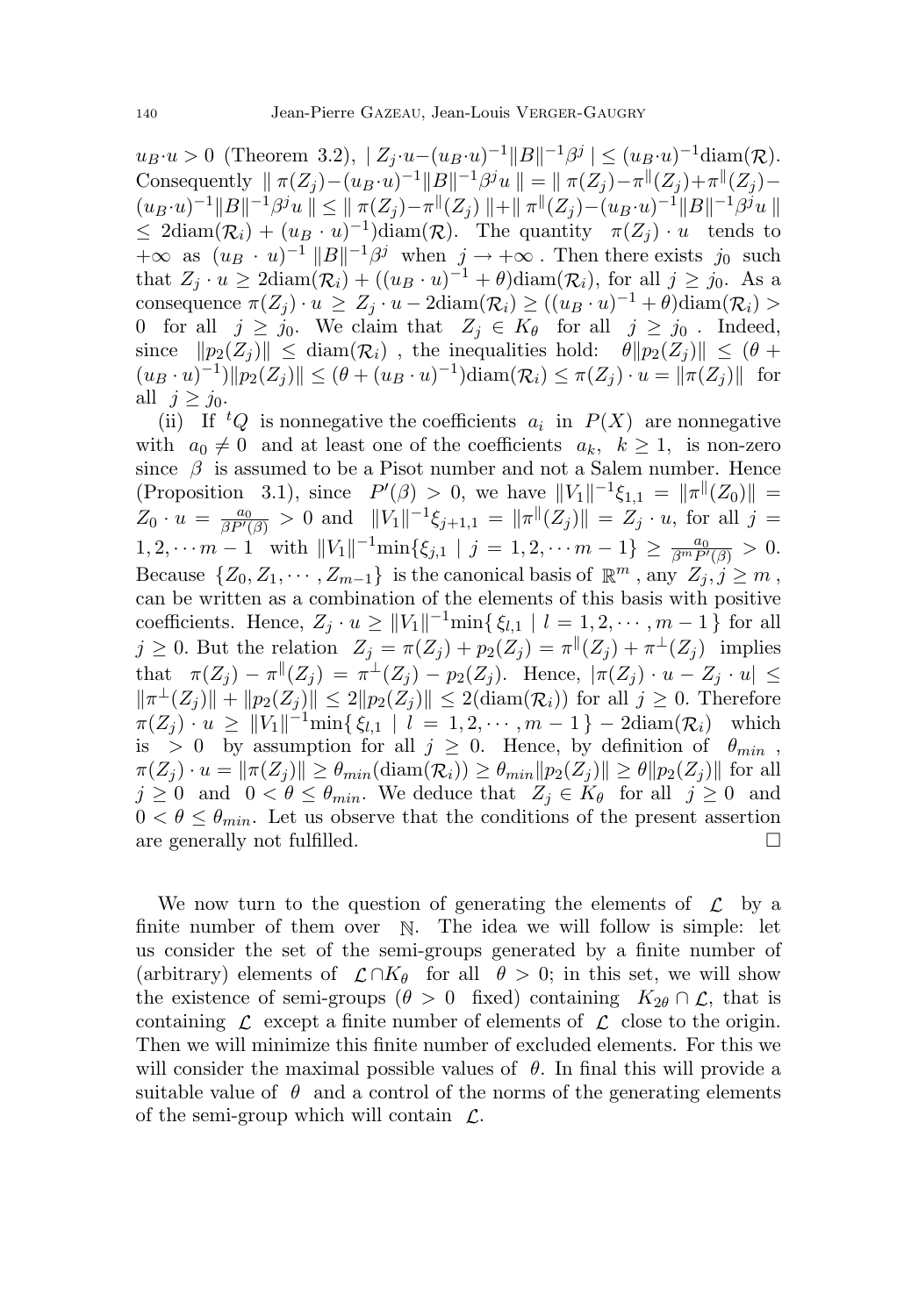**Lemma 4.1.** (Lind [Li]) Let  $\theta > 0$ . If  $\delta = (2\theta + 2)^{-1}$  and  $x \in K_{2\theta}$  with  $\|\pi(x)\| = \pi(x) \cdot u > 4$ , then  $[x - K_{\theta}(1, 3)] \cap K_{2\theta}$  contains a ball of radius δ.

*Proof.* [Li] Take  $y = 2u + 3(\pi(x) \cdot u)^{-1}p_2(x)$ . We will show that the ball centred at  $x - y$  and of radius  $\delta$  satisfies our claim. Suppose  $||z|| < \delta$ . Then  $x - y + z \in K_{2\theta}$ . Indeed,

$$
2\theta \|p_2(x - y + z)\| \le 2\theta \left[ \left(1 - 3(\pi(x) \cdot u)^{-1}\right) \|p_2(x)\| + \delta \right]
$$

 $\leq [1 - 3(\pi(x) \cdot u)^{-1}] (\pi(x) \cdot u) + 2\theta (2\theta + 2)^{-1} = (\pi(x) \cdot u) - 2 - 2(2\theta + 2)^{-1}$ but  $p_2(y) = 2$ . We deduce  $2\theta \|p_2(x - y + z)\| \le \pi(x - y + z) \cdot u$ . Let us show that  $y - z \in K_{\theta}$ . We have  $2\theta ||p_2(y)|| = 6\theta(\pi(x) \cdot u)^{-1} ||p_2(x)|| \le$  $3(\pi(x) \cdot u)^{-1}(\pi(x) \cdot u) = 3.$  Therefore  $\theta ||p_2(y - z)|| \le \theta(||p_2(y)|| + \delta) \le$  $\frac{3}{2} + \theta(2\theta + 2)^{-1} = 2 - (2\theta + 2)^{-1} \le \pi(y - z) \cdot u$ . Now, since  $\delta < 1$ , we have the inequalities  $1 \leq \pi(y-z) \cdot u \leq 3$ , establishing the result.

**Theorem 4.2.** Let  $\theta > 0$ . If r is such that  $r > \rho(2\theta + 2)$ , then  $K_{2\theta} \cap \mathcal{L} \subset sg(K_{\theta}(r) \cap \mathcal{L}).$ 

*Proof.* Lemma 4.1 implies the following assertion: if  $x \in K_{2\theta}$  is such that  $\pi(x) \cdot u > 4r$  with  $r > \rho(2\theta + 2)$ , then  $[x - K_{\theta}(r, 3r)] \cap K_{2\theta}$  contains a ball of radius  $r\delta > \rho$ . But  $\rho$  is by definition the covering radius of  $\mathcal{L}\cup(-\mathcal{L})$ , hence this ball intersects  $\mathcal{L}$ . Now, let  $\mathcal{A} = K_{\theta}(4r) \cap \mathcal{L}$  be the finite point set of  $\mathcal L$  and let us show that  $K_{2\theta} \cap \mathcal L \subset sg(\mathcal A)$ . First the inclusion  $K_{2\theta}(4r) \cap \mathcal{L} \subset sg(\mathcal{A})$  holds. We now proceed inductively. Suppose  $K_{2\theta}(r') \cap \mathcal{L} \subset sg(\mathcal{A})$  for some  $r' \geq 4r$ . We will show that this implies  $K_{2\theta}(r'+r) \cap \mathcal{L} \subset sg(\mathcal{A})$ , which will suffice by induction. For this, let us take  $g \in \mathcal{L} \cap [K_{2\theta}(r'+r) \ K_{2\theta}(r)]$ . From Lemma 4.1 and the above, there exists an element, say y, in  $\mathcal{L}$ , contained in  $[g - K_{\theta}(r, 3r)] \cap K_{2\theta}(r')$ . By assumption,  $y \in sg(\mathcal{A})$  and  $y = g - x$  for some  $x \in K_\theta(r, 3r) \cap \mathcal{L}_\mathcal{L} \subset$ sg(A). Therefore  $g = x + y \in sg(\mathcal{A}) + sg(\mathcal{A}) \subset sg(\mathcal{A})$ . This concludes the induction.

**Lemma 4.3.** For all  $\theta > 0$ , the following set:  $\mathcal{L}(\theta) := \{ x \in \mathcal{L} \mid p_2(x) \in$  $\mathcal{R}_i, x \notin K_\theta(\rho(2\theta+2)), x \notin K_{2\theta}$  } is finite.

*Proof.* The proof is clear since all  $g \in \mathcal{L}$  such that  $\pi(g) \cdot u > 2\rho(2\theta +$ 2) belongs to  $K_{2\theta}$ .

Define  $\theta_f := \max\{\theta > 0 \mid \#(\mathcal{L}(\theta))$  is minimal  $\}$  (where  $\#(\cdot)$  denotes the number of elements of the set (.)). If  ${}^tQ$  is nonnegative and the condition (ii) in Proposition 4.1 satisfied, then the equality  $\#(\mathcal{L}(\theta)) = 0$  holds for  $\theta < \theta_{min}$  and therefore  $\theta_f \ge \theta_{min}/2$ .

**Theorem 4.4.** (Minimal decomposition). — Any element  $g \in \mathcal{L} \setminus \mathcal{L}(\theta_f)$ can be expressed as a finite combination over  $\mathbb N$  of elements of the finite point set  $K_{\theta_f}(\rho(2\theta_f+2))\cap \mathcal{L}$ .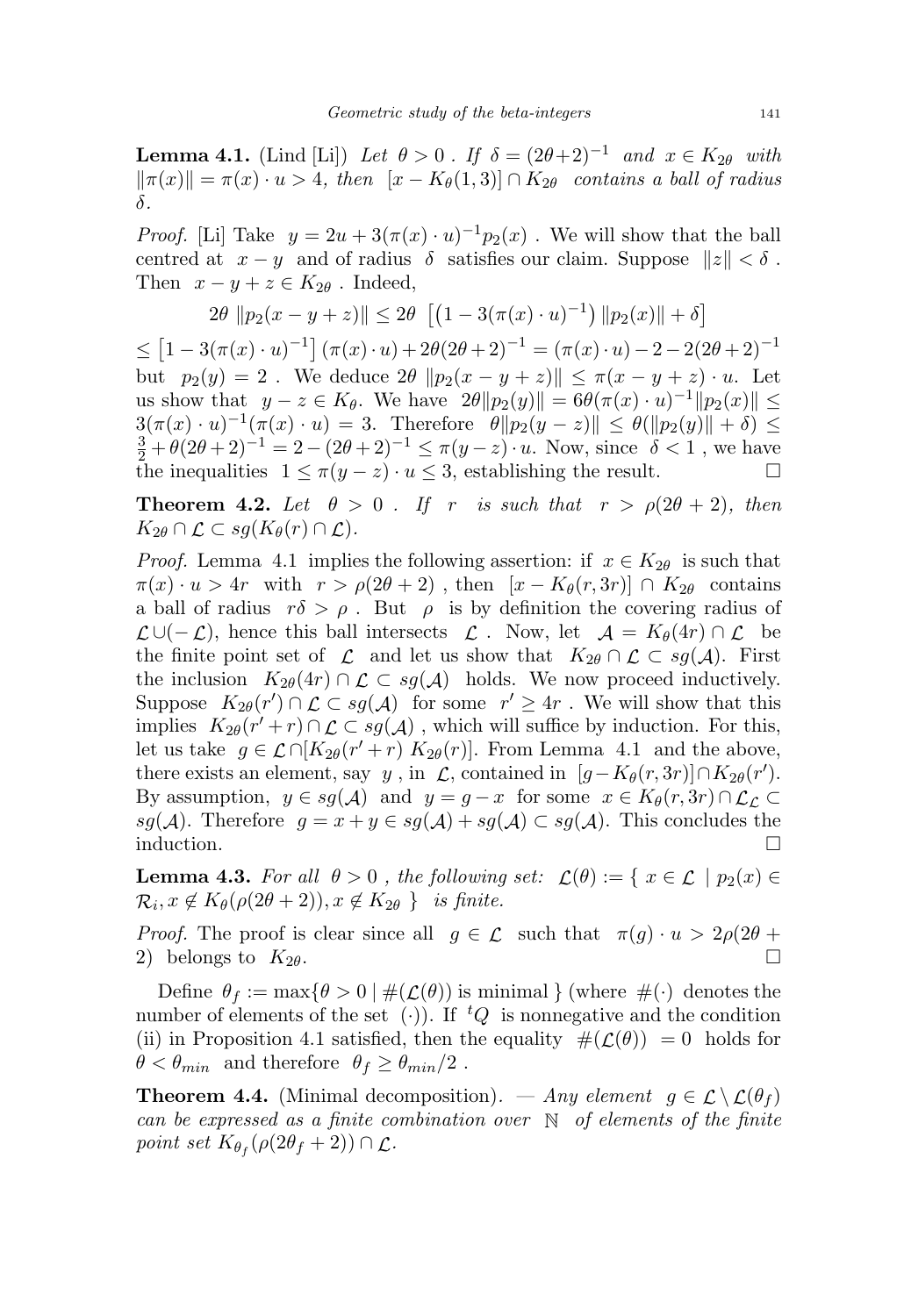*Proof.* It is a consequence of Theorem 4.2 with  $\theta = \theta_f$  and  $r = \rho(2\theta_f +$  $2)$ .

**Corollary 4.5.** There exist two disjoint finite subsets  $\mathcal{F}$  =  $\{||B||\pi_B(g) \cdot u_B | g \in \mathcal{L}(\theta_f)\}\$  and  $\mathcal{F}' = \{g_1, g_2, \cdots, g_\eta\}$   $\subset$  $\{||B||\pi_B(g) \cdot u_B \mid g \in K_{\theta_f}(\rho(2\theta_f+2)) \cap \mathcal{L}\}$  of  $\mathbb{Z}_{\beta}^+$  $\mu_{\beta}^+$  such that

 $(2)$  $\phi_{\beta}^{\dagger} \subset \mathcal{F} \quad \cup \quad \mathbb{N}[g_1, g_2, \cdots, g_{\eta}].$ 

The generating elements  $g_i \in \mathcal{F}'$  satisfy:  $||g_i|| \leq \rho(2\theta_f+2)||B||^{-1}||V_1||^{-1}$ + diam( $\mathcal{R}_i$ ). If the couple  $(\mathcal{F}, \mathcal{F}')$  is such that  $\eta = \# \mathcal{F}'$  is minimal for the inclusion relation (2) and  $\mathcal F$  is empty, then the degree m of  $\beta$  divides η.

*Proof.* To obtain the inclusion (2) it suffices to project  $\mathcal{L}$  by  $\pi_B$  and to apply Theorem 4.2 and 4.4 and Lemma 4.3. Let us show the upper bound on the norms of the elements of  $\mathcal{F}'$ . If  $g \in K_{\theta_f}(\rho(2\theta_f+2)) \cap \mathcal{L}$  is decomposed as  $g = \pi(g) + t$ , where  $t \in \mathcal{R}_i$ , then, by Theorem 3.2 (i), we have:  $\|\pi_B(g)\| \le \|\pi(g)\| \|B\|^{-1} \|V_1\|^{-1} + \text{diam}(\mathcal{R}_i)$ . But  $\|\pi(g)\| \le$  $\rho(2\theta_f+2)$ . We deduce the claim. Now if  $\mathbb{Z}_{\beta}^+\subset \mathbb{N}[g_1,g_2,\cdots,g_{\eta}]$  the group  $\mathbb{Z}[g_1, g_2, \cdots, g_\eta]$  contains  $\mathbb{Z}_{\beta}$  and the equality  $\mathbb{Z}[\mathbb{Z}_{\beta}] = \mathbb{Z}[g_1, g_2, \cdots, g_\eta]$ necessarily holds. By Theorem 4.12 we deduce that m divides  $\eta$  since the rank of  $\mathbb{Z}[\mathbb{Z}_\beta] = \mathbb{Z}[\mathbb{N}[\mathbb{Z}_\beta]]$  is  $\eta$  when  $\eta$  is the smallest integer such that the set inclusion (2) holds and that  $\mathcal F$  is empty.

B) Preperiods in the addition of beta-integers. – The Delone set  $\mathbb{Z}_{\beta}$  endowed with the usual addition and multiplication cannot have a ring structure otherwise it would contain  $\mathbb Z$  but it is obvious that  $\mathbb Z_\beta$  contains no subset of the type  $\lambda \mathbb{Z}, \lambda > 0$ . This absence of ring structure on  $\mathbb{Z}_{\beta}$  for the usual laws can be partially overcome by controlling the fractional parts of the Rényi  $\beta$ -expansions of  $x + y$  and  $x - y$  when  $x, y \in \mathbb{Z}_{\beta}$ . This is the aim of this paragraph to focus on the geometrical meaning of the sets  $T$  and  $T'$  as stated in Theorem 4.7 and of the exponent  $q$  in its Corollary 4.8.

The projection mappings will be the ones redefined (in a simpler way) at the beginning of the subsection A). Let  $R > 0$  and I be an interval of  $\mathbb R$  having compact closure. Let us extend the m-cube  $\mathcal C$  for reasons which will appear below. Let  $\mathcal{C}' = \{$  $\sum_{j=0}^{m-1} \alpha_j Z_j \mid \alpha_j \in [-1,1]$  for all  $j =$  $0, 1, \dots, m-1$  }. For all irreducible  ${}^tQ$ - invariant subspace F of  $\mathbb{R}^m$ , put  $\delta_F' = \max_{x \in \mathcal{C}'} ||\pi_F(x)||$ ,  $\lambda_F$  the absolute value of the eigenvalue of <sup>t</sup>Q on F and  $c_F' = \lfloor \beta \rfloor \frac{\delta_F'}{1-\lambda_F^m}$ . Denote by  $\Omega_F'$  the closed interval centred at 0 in F of length  $2c_F'$  if dim  $F = 1$ , resp. the closed disc centred at 0 in F of radius  $c'_F$  if dim  $F = 2$ . Let  $\Omega' = \bigoplus_F \Omega'_F$ . We will denote by  $\mathcal{T}_{I,R} := \{ x \in \mathbb{R}^m \mid p_2(x) \in [\beta]^{-1} R \Omega', \pi_B(x) \cdot u_B \in ||B||^{-1} I \}$  the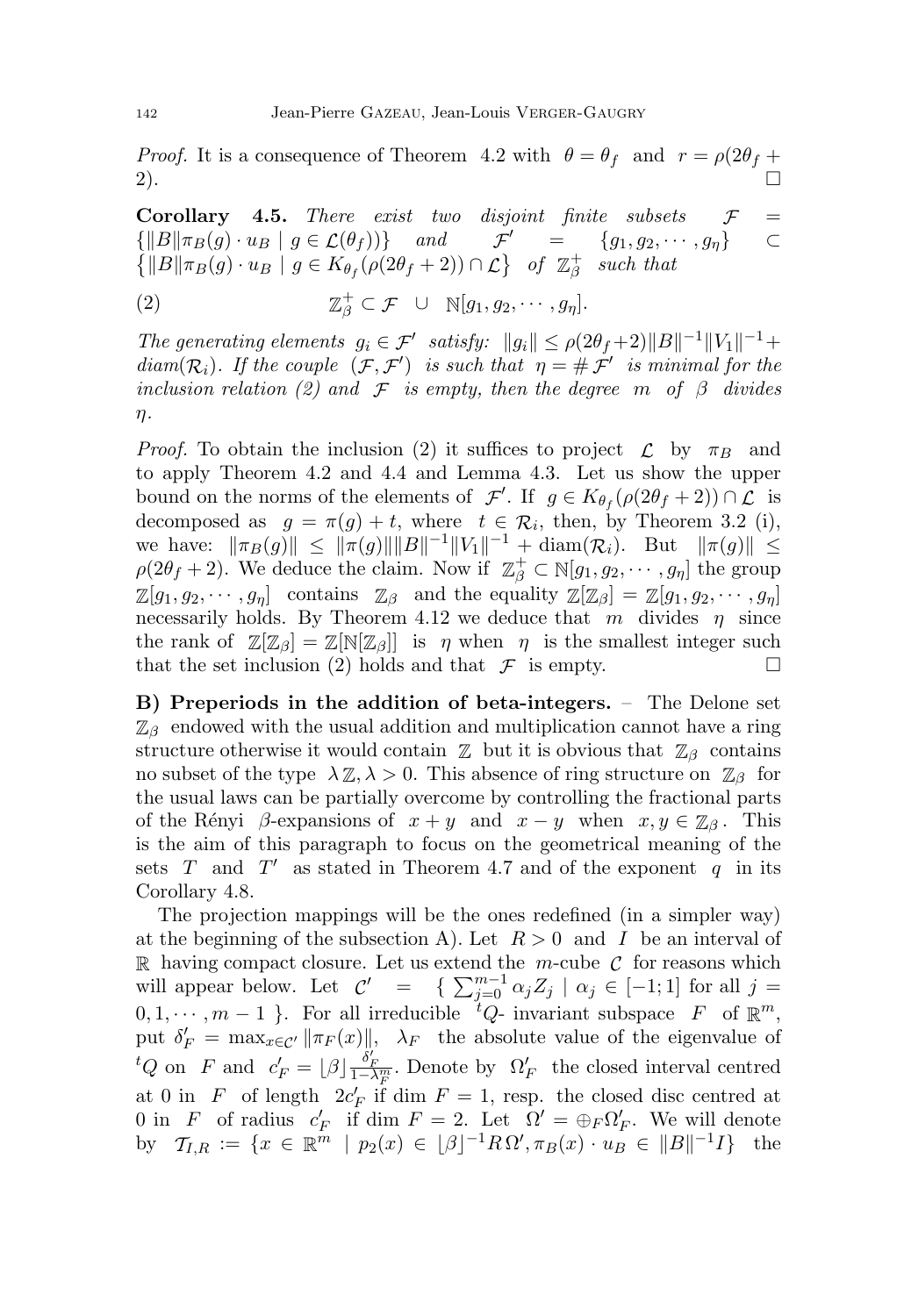slice of the band defined by  $\beta$ <sup>-1</sup>R Ω' in the internal space, extended by symmetrization with respect to  $|\beta|^{-1}R\Omega$  (compare the definitions of  $\Omega'$  and  $\Omega$  in Theorem 3.6), of axis the expanding line  $\mathbb{R} u$ . Let  $F_R :=$  $\{\text{frac}(z) \mid z = a_k \beta^k + a_{k-1} \beta^{k-1} + \cdots + a_1 \beta + a_0, a_i \in \mathbb{Z}, |a_i| \leq R\} \subset [0, 1).$ 

**Lemma 4.6.** The set  $\{||B||\pi_B(g) \cdot u_B | g \in \mathcal{T}_{[0,1),R+|\beta|} \cap \mathbb{Z}^m\}$  is a finite subset of  $\mathbb{Z}[\beta]\cap [0,1]$  and the following inclusion holds:  $F_R \subset {\{\Vert B\Vert \pi_B(g)\}}$ .  $u_B | g \in T_{[0,1),R+|\beta|} \cap \mathbb{Z}^m$ .

Proof. The finiteness of the set is obvious: it is a discrete set in a subset of  $\mathbb{R}^m$  having compact closure. The inclusion relation is a reformulation of Lemma 2.1 in [Bu]. Let us briefly recall the proof. Let  $z = \sum_{j=0}^{k} a_j \beta^j$  with  $a_i \in \mathbb{Z}, |a_i| \leq R$ . We have also  $z = \sum_{j=-\infty}^{k} x_j \beta^j$  as  $\beta$  - expansion of z. Therefore  $z-\text{int}(z) = \sum_{i=0}^{k} a_j \beta^k - \sum_{j=0}^{k} x_j \beta^j$ . Since  $0 \le x_j \le \lfloor \beta \rfloor$  and  $|a_i| \leq R$ , frac $(z) \in [0, 1)$  is a polynomial in  $\beta$ , the coefficients of which have their absolute values bounded by  $R + |\beta|$ . Here the coefficients may be negative or positive. This is why we have introduced  $\mathcal{C}'$  instead of  $\mathcal{C}$ . We deduce the result in a similar way as in the proof of Theorem 3.6 for the computation of the upper bound  $c_F$ , except that now it is with  $\Omega', c'_F$  and the fact that the absolute value of the digits is less than  $R+|\beta|$ ; this obliges to multiply  $\Omega'$  by the factor  $(R+|\beta|)/|\beta|$ . The set  $F_R$  is finite (Lemma 6.6 in [So]), and (Proposition 3.4) is in one-to-one correspondence with a subset of the finite point set  $\mathcal{T}_{[0,1),R+|\beta|}$ . We deduce the claim.

Let

$$
L_{I,R} := \lfloor \ \min \ \left\{ [\ln(\beta^{(i-1)^{-1}})]^{-1} \ \ln \left( \ \left( \sum_{k=0}^{m-1} (\beta^{(i-1)})^{2k} \right)^{1/2} \ \psi_{I,R+\lfloor \beta \rfloor} \right) \ \right\} \ \rfloor
$$

where the minimum is taken over the real positive embeddings of  $\mathbb{Q}(\beta)$  ( i =  $1, 2, \ldots, s$  and  $\beta^{(i-1)} > 0$ ) and where  $\psi_{I,R} := \max\{\|y\| \mid y \in \mathcal{T}_{I,R}\}.$  Let us consider an element  $z \in F_R$ . Its  $\beta$  - expansion:  $\sum_{j=1}^{+\infty} z_{-j}\beta^{-j}$  is eventually periodic [Be] [Sch] and therefore can be written  $\sum_{j=1}^{k_0(z)} z_{-j} \beta^{-j}$  +  $\sum_{k=0}^{+\infty} \sum_{j=k_0(z)+k+1}^{k_0(z)+(k+1)r(z)} z_{-j} \beta^{-j}$  where the integers  $k_0(z), r(z) \geq 1$  are minimal. We will denote by  $J_R = \max\{k_0(z) | z \in F_R\}$  the maximal preperiod of the  $\beta$  - expansions of the elements of  $F_R$ . An upper bound of  $J_R$  will be computed below.

**Theorem 4.7.** (i) For all  $x, y \in \mathbb{Z}_3^+$  $\frac{1}{\beta}$  such that  $x + y$  has a finite β-expansion the following relation holds:  $x + y \in \beta^{-L} \mathbb{Z}_{\beta}^{+}$  where  $L := \min\{L_{[0,1),2\lfloor\beta\rfloor},J_{2\lfloor\beta\rfloor}\}\; ; \; (ii) \;\; the \; following \; inclusions \; hold: \;\; \mathbb{Z}_{\beta}^+ + \mathbb{Z}_{\beta}^+ \subset$  $\mathbb{Z}_{\beta}^+$  +T,  $\mathbb{Z}_{\beta}^+$  -  $\mathbb{Z}_{\beta}^+$   $\subset$   $\mathbb{Z}_{\beta}$  +T', where  $T = {\{||B||\pi_B(g) \cdot u_B||\}}$  $g \in \mathcal{T}_{[0,+1),3|\beta|} \cap \mathbb{Z}^m$  and  $T' = {\{||B||\pi_B(g) \cdot u_B | g \in \mathcal{T}_{(-1,+1),2|\beta|} \cap \mathbb{Z}^m\}}.$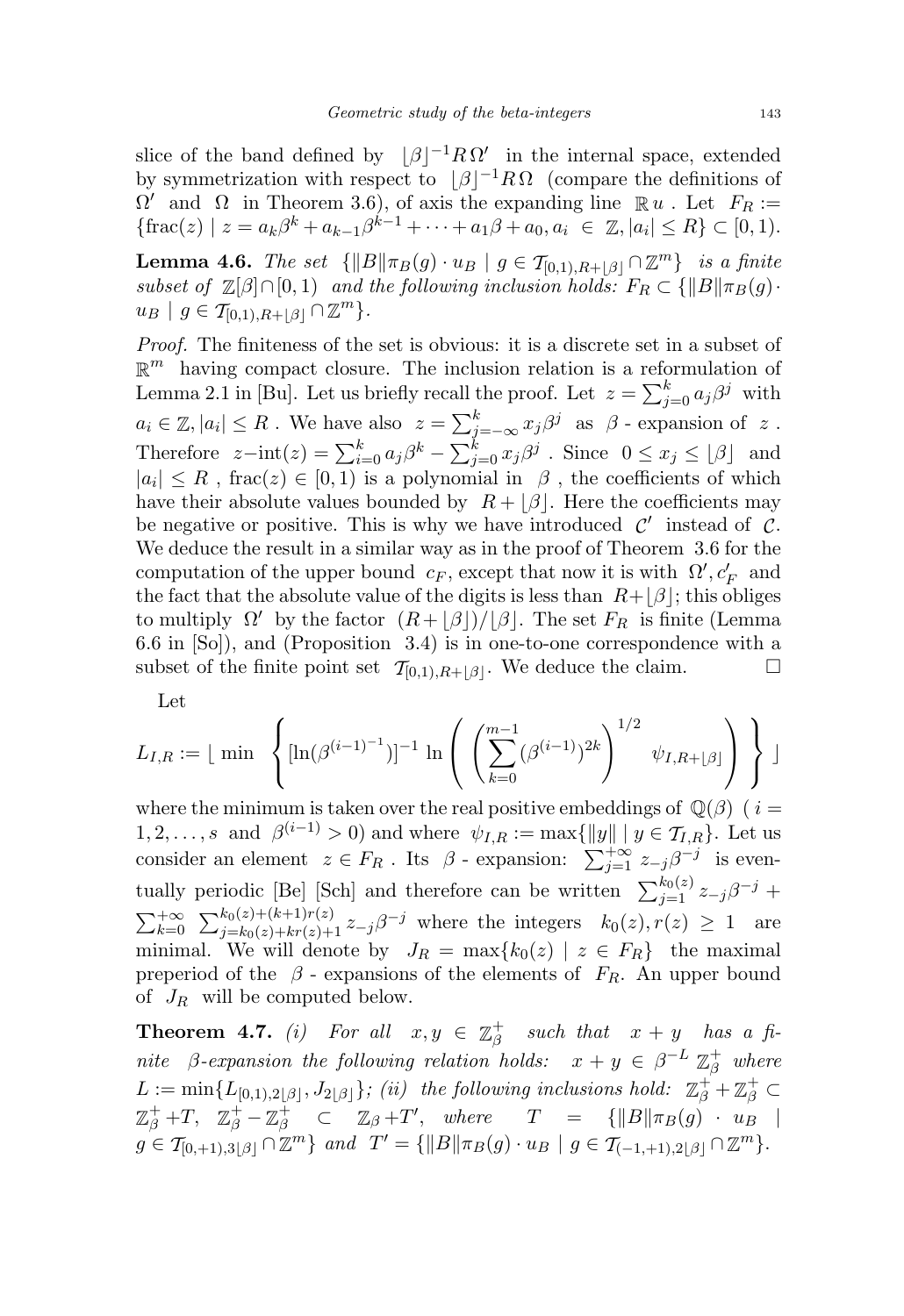*Proof.* (i) Let  $x = x_k \beta^k + \cdots + x_0$  and  $y = y_l \beta^l + \cdots + y_0$  denote two elements of  $\mathbb{Z}_3^+$ <sup>+</sup><sub>β</sub>. Then  $z = x + y$  is of the form  $z = a_j \beta^j + \cdots$  $a_0$  with  $0 \le a_j \le 2[\beta]$ . Write now the  $\beta$  - expansion of z as  $z = \sum_{j=1}^{+\infty} z_{-j} \beta^{-j} + \sum_{j=0}^{e} z_j \beta^j$  and assume it is finite. Then it admits only a β-expansion up till the term indexed by its preperiod  $k_0(z)$  and the period has necessarily the form given above with  $r(z) = 1$  and  $z_{-i} = 0$  as soon as  $j > k_0(z)$ . Then  $\sum_{j=1}^{k_0(z)} z_{-j} \beta^{-j} = (a_j \beta^j + \cdots + a_0) - (\sum_{i=0}^e z_i \beta^i)$ . This means that the fractional part  $\sum_{j=1}^{k_0(z)} z_{-j} \beta^{-j}$  is a polynomial of the type  $\sum_{i=0}^{f} b_i \beta^i$  with  $-[\beta] \leq b_i \leq 2[\beta]$  hence with  $|b_i| \leq 2[\beta]$ . The set  $F_{2\lfloor\beta\rfloor}$  is finite (Lemma 4.6) and the set of all possible fractional parts of elements of  $\mathbb{Z}_3^+$  $\frac{1}{\beta}$  is exactly in one-to-one correspondence with a subset of the finite point set  $\mathcal{T}_{[0,1),3|\beta|} \cap \mathbb{Z}^m$  of  $\mathbb{Z}^m$ . Therefore, there exists a unique  $g_z = \sum_{i=0}^f b_i Z_i \in \mathcal{T}_{[0,1),3[\beta]} \cap \mathbb{Z}^m$  such that  $||B||\pi_B(g_z) \cdot u_B =$  $\sum_{i=0}^{f} b_i \beta^i = \sum_{j=1}^{k_0(z)} z_{-j} \beta^{-j} = \text{frac}(z)$ . Let us apply the real and complex embeddings of the number field  $\mathbb{Q}(\beta)$ . It gives:  $\sum_{j=1}^{k_0(z)} z_{-j} (\beta^{(i-1)})^{-j}$  $=\sum_{j=0}^f b_j(\beta^{(i-1)})^j$  for all  $i=2,3,\ldots,m$ . For the real embeddings in particular this implies (Proposition 3.2):

$$
\pi_{B,i}(g_z) = \pi_{B,i}(\sum_{j=0}^f b_j Z_j) = \frac{\sum_{j=0}^f b_j(\beta^{(i-1)})^j}{\|X_i\|} \quad u_{B,i} = \frac{\sum_{j=1}^{k_0(z)} z_{-j}(\beta^{(i-1)})^{-j}}{\|X_i\|} \quad u_{B,i}
$$

for all  $i = 1, 2, \dots, s$  with all  $z_{-j} \geq 0$ . The case of real embeddings will provide a direct computation of the first upper bound  $L_{[0;1),2|\beta|}$  of the preperiod and merits to be isolated. Indeed, since in this case  $0 < \beta^{(i-1)}$ 1 for all  $i \in \{2, 3, \dots, s\}$ , with s assumed  $\geq 2$ , and that all the digits  $z_{-j}$  are positive, we necessarily have:  $||X_i||^{-1} (\beta^{(i-1)})^{-j} \ge \psi_{[0,1),3|\beta|}$  as soon as j is large enough. Recall that  $||X_i|| = \left(\sum_{k=0}^{m-1} (\beta^{(i-1)})^{2k}\right)^{1/2}$ . With the definition of  $L_{[0;1),2|\beta|}$ , this implies that the sum of the positive terms  $\sum_{j=1}^{k_0(z)} z_{-j} (\beta^{(i-1)})^{-j}$  cannot contain any term indexed by  $-j$  with  $j >$  $L_{[0,1),2|\beta|}$ . Hence,  $k_0(z) \leq L_{[0,1),2|\beta|}$ . As for the negative real embeddings and the complex embeddings they will provide the second upper bound of the preperiod by the computation of  $J_{2|\beta|}$ : indeed, its calculation gives an upper bound of the number of terms  $k_0(z)$  in the fractional part of z, hence, after reducing  $frac(z)$  to the same denominator, which will be  $\beta^{k_0(z)}$ , we immediately get the result; (ii) (This is reformulation of Theorem 2.4 in [Bu]) First, we have  $F_{\lfloor \beta \rfloor} \subset F_{2\lfloor \beta \rfloor}$ , second  $\mathbb{Z}_{\beta}^{+} + \mathbb{Z}_{\beta}^{+} \subset \mathbb{Z}_{\beta}^{+} + F_{2\lfloor \beta \rfloor}$ ,  $\mathbb{Z}_{\beta}^+ - \mathbb{Z}_{\beta}^+ \subset \mathbb{Z}_{\beta} + (F_{\lfloor \beta \rfloor} \cup -F_{\lfloor \beta \rfloor}).$  Since  $\Omega'$  is invariant by inversion and that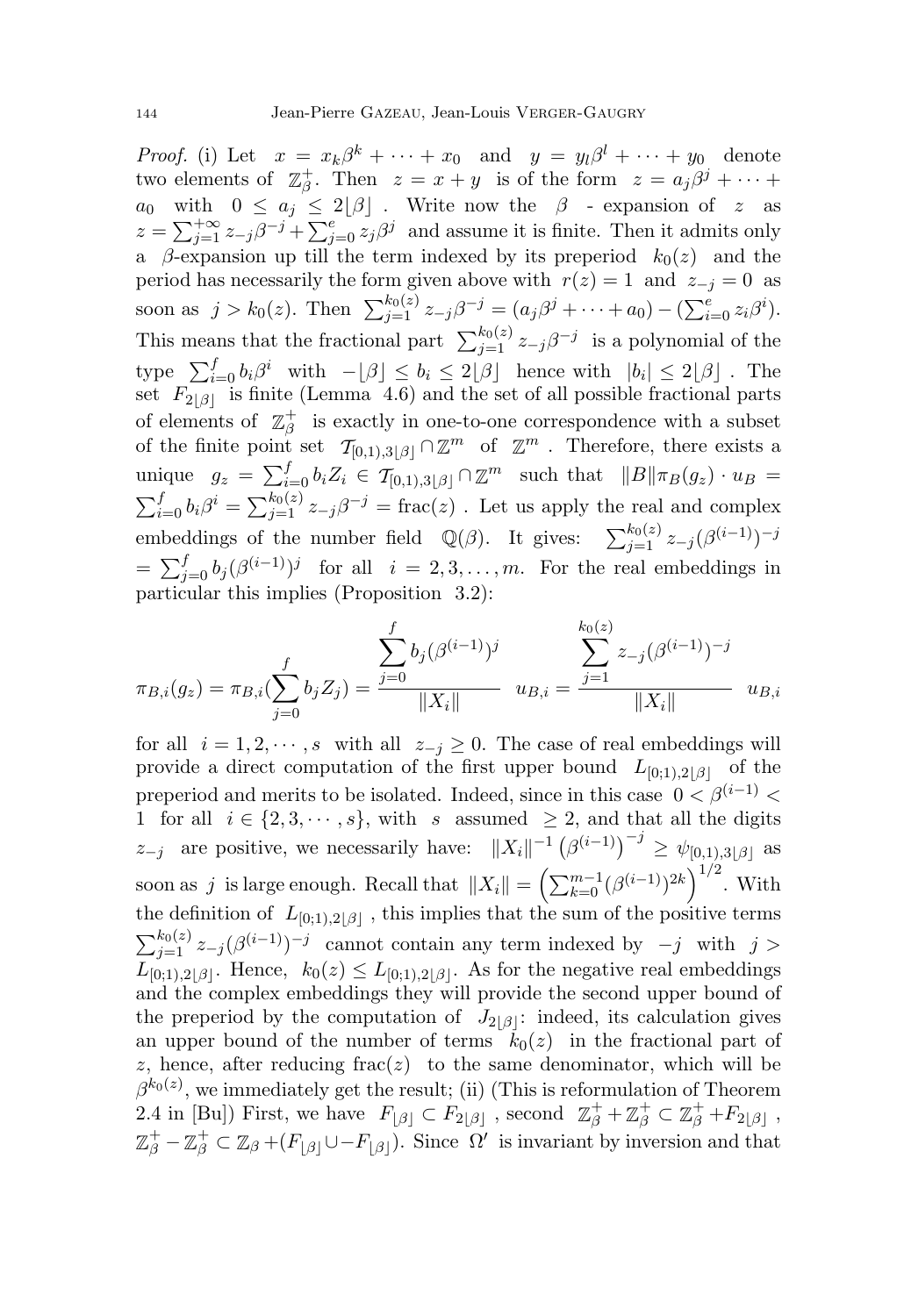$F_{|\beta|} \cup -F_{|\beta|} \subset {\{||B||\pi_B(g) \cdot u_B \mid g \in T_{[0,+1),2|\beta|} \cap \mathbb{Z}^m\}} \cup {\{||B||\pi_B(g) \cdot u_B \mid g \in T_{[0,+1),2|\beta|} \cap \mathbb{Z}^m\}}$  $\{ \mathcal{T}_{(-1,0],2|\beta|} \cap \mathbb{Z}^m \} = \{ ||B|| \pi_B(g) \cdot u_B \mid g \in \mathcal{T}_{(-1,+1),2|\beta|} \cap \mathbb{Z}^m \}$  (Lemma 4.6), we deduce the claim.  $\hfill \Box$ 

Corollary 4.8. Let  $q = \min\{L_{(-1,+1),2|\beta|}, L_{2|\beta|}\}\$ . Then, for all  $x, y \in$  $\mathbb{Z}_{\beta}$  such that  $x + y$  and  $x - y$  have finite  $\beta$ -expansions, the following *relations hold:*  $x + y$  (resp.  $x - y$ )  $\in \beta^{-q} \mathbb{Z}_{\beta}$ .

*Proof.* Indeed,  $T' \subset T \cup (-T)$ . Hence  $\mathbb{Z}_{\beta} + \mathbb{Z}_{\beta} \subset \mathbb{Z}_{\beta} + (T \cup (-T))$ . Since  $T \cup (-T) = \{ ||B|| \pi_B(g) \cdot u_B \mid g \in \mathcal{T}_{(-1,+1),3}[\beta] \cap \mathbb{Z}^m \}$ , we deduce the exponent q from the definition of  $L_{I,R}$  and from Theorem 4.7.  $\Box$ 

Computation of an upper bound of the maximal preperiod  $J_R$ . We will use the case (ii) of cut-and-project scheme in Theorem 3.5. Let  $\{Z_{-j}\}_{j\geq 0}$ be the sequence of vectors defined by  $Z_0 = ({}^tQ)^j Z_{-j}$ . We denote as usual the algebraic norm of  $\beta$  by  $N(\beta) = N_{\mathbb{Q}(\beta)/\mathbb{Q}}(\beta) = \prod_{i=0}^{m-1} \beta^{(i)}$ . Recall that  $a_0 = (-1)^{m-1}N(\beta)$ .

**Lemma 4.9.** (i) The following limit holds:  $\lim_{i \to +\infty} ||Z_{-i}|| = +\infty$ ; (ii) for all  $j \in \mathbb{N}$ ,  $Z_{-j} \in N(\beta)^{-j} \mathbb{Z}^m$ . In particular, if  $\beta$  is a unit of the number field  $\mathbb{Q}(\beta)$ , then all the elements  $Z_{-j}$  belong to  $\mathbb{Z}^m$ .

*Proof.* (i) Since  $|\beta^{(i)}|^{-1} > 1$  for all  $i = 1, 2, ..., m - 1$ , the inverse operator  $({}^{t}Q)^{-1}$  acts as a dilation by a factor of modulus strictly greater than one on each  ${}^tQ$ -invariant subspace F in  $\mathbb{R}^m$  except  $\mathbb{R} u$ : all the non-zero components of the vector  $Z_{-j}$  (which never belongs to  $\mathbb{R} u$ ) in the system  ${V_i}_{i=2,3,\cdots,m}$  diverge when j tends to infinity, hence the claim. (ii) Solving the equation  $Z_0 = ({}^tQ)^1Z_{-1}$  shows that  $Z_{-1}$  can be written  $Z_{-1} = -a_0^{-1} (a_1 Z_0 + a_2 Z_1 + \cdots + a_{m-1} Z_{m-2} - Z_{m-1}) \in N(\beta)^{-1} \mathbb{Z}^m$ . Since by construction we have  $Z_j = ({}^tQ)^{-1}(Z_{j+1})$  for all  $j \in \mathbb{Z}$ , applying  $({}^{t}Q)^{-1}$  to the last equality clearly gives  $Z_{-2} \in N(\beta)^{-2} \mathbb{Z}^m$  and, by induction  $Z_{-h} \in N(\beta)^{-h} \mathbb{Z}^m$  for all  $h \geq 0$ . Now it is classical that  $\beta$  is a unit of  $\mathbb{Q}(\beta)$  if and only if  $N(\beta) = \pm 1$  establishing the result.  $\square$ 

Theorem 4.10. Denote by

$$
\mathcal{B}_R = \left\{ x \in \mathbb{R}^m \mid \|\pi_{B,i}(x)\| \le \frac{\psi_{[0;1),R+\lfloor \beta \rfloor} \left(1 - |\beta^{(i-1)}|^m\right) + \lfloor \beta \rfloor}{\left(\sum_{k=0}^{m-1} |\beta^{(i-1)}|^{2k}\right)^{1/2} \left(1 - |\beta^{(i-1)}|\right)}, \right\}
$$
  
 $i = 2, 3, \dots, m$ 

the cylinder (band) of axis the expanding line  $\mathbb{R} u$  and  $\mathcal{V}_R = \{x \in$  $\mathcal{B}_R \mid \|B\|\pi_B(x) \cdot u_B \in [0, 1)\}\$  the slice of the band  $\mathcal{B}_R$ . Then this slice is such that  $J_R \leq #(\mathcal{V}_R \cap N(\beta)^{-m} \mathbb{Z}^m)$ .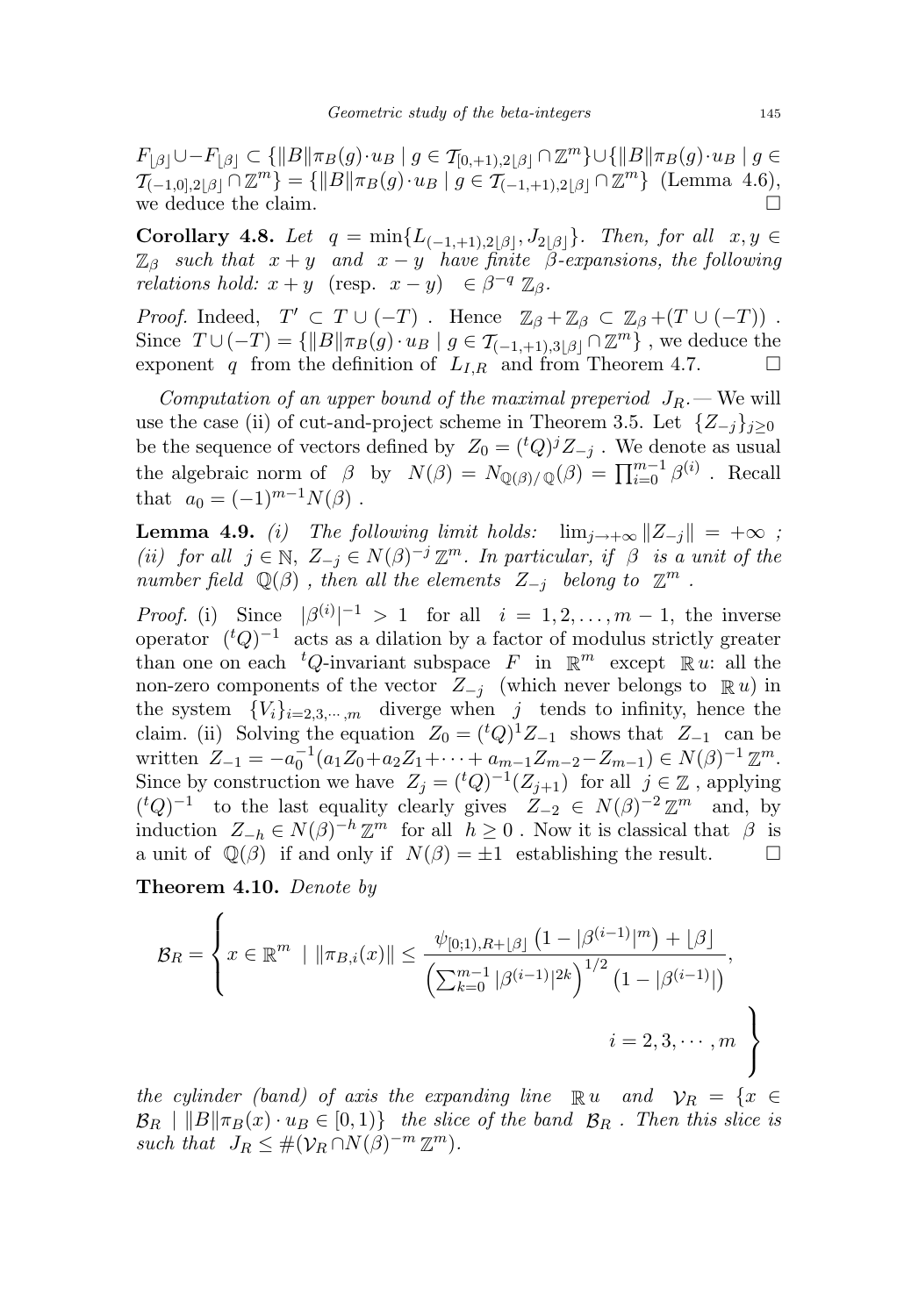*Proof.* Each element  $\alpha \in F_R$  can be written  $\alpha = \sum_{i=0}^{m-1} p_i \beta^i$  with  $p_i \in \mathbb{Z}$  and  $\sum_{i=0}^{m-1} p_i Z_i \in \mathcal{T}_{[0,1),R+\lfloor \beta \rfloor} \cap \mathbb{Z}^m$  (Lemma 4.6). Thus,  $|p_i| \leq$  $\psi_{[0,1),R+|\beta|}$  for all  $i = 0, 1, \cdots, m-1$ . Now ([Sch] and section 2), the following equality holds for all  $n \geq 0$ :

$$
T^{n}(\alpha) = \beta^{n} \cdot \left(\alpha - \sum_{k=0}^{n} \epsilon_{k}(\alpha)\beta^{-k}\right) = \sum_{k=1}^{m} r_{k}^{(n)}\beta^{-k}
$$

where  $(\epsilon_k(\alpha))_{k>0}$  is the sequence of digits of the Rényi  $\beta$ -expansion of  $\alpha$  and  $(r_1^{(n)}$  $\binom{n}{1},r_2^{(n)}$  $\epsilon_2^{(n)}, \cdots, r_m^{(n)}\rangle \in \mathbb{Z}^m$  . Recall that  $\epsilon_0(\alpha) = \lfloor \alpha \rfloor = 0$ . The real and complex embeddings of the number field  $\mathbb{Q}(\beta)$  applied to  $T^n(\alpha)$  provide the m equalities, with  $j = 1, 2, \cdots, m$ :

$$
\left(\beta^{(j-1)}\right)^n \cdot \left(\sum_{i=0}^{m-1} p_i \left(\beta^{(j-1)}\right)^i - \sum_{k=1}^n \epsilon_k(\alpha) \left(\beta^{(j-1)}\right)^{-k}\right) = \sum_{k=1}^m r_k^{(n)} \left(\beta^{(j-1)}\right)^{-k}.
$$

We deduce that

$$
\left(\sum_{k=0}^{m-1} |\beta^{(i-1)}|^{2k}\right)^{1/2} \|\pi_{B,i}(\sum_{k=1}^{m} r_k^{(n)}(\beta^{(j-1)})^{-k})\|
$$
  

$$
= \left|\sum_{k=1}^{m} r_k^{(n)}(\beta^{(j-1)})^{-k}\right|
$$
  

$$
\leq \sum_{i=0}^{m-1} |p_i||\beta^{(j-1)}|^{n+i} + |\beta| \sum_{k=0}^{n} |\beta^{(j-1)}|^k
$$
  

$$
\leq \frac{1}{1-|\beta^{(j-1)}|} \left[\psi_{[0,1),R+[\beta]}(1-|\beta^{(j-1)}|^m) + |\beta|\right]
$$

for all  $n \geq 0, j = 2, 3, \cdots, m$  with  $0 \leq \sum_{k=1}^{m} r_k^{(n)}$  $\int_k^{(n)} \beta^{-k} < 1$ . From Proposition 3.2 and Lemma 4.9 the element  $\sum_{k=1}^{m} r_k^{(n)}$  $\int_k^{(n)} \beta^{-k}$  can be uniquely lifted up to the element  $\sum_{k=1}^{m} r_k^{(n)} Z_{-k} \in N(\beta)^{-m} \mathbb{Z}^m$ . Its projections by the projection mappings  $\pi_{B,i}$ ,  $i = 2, 3, \cdots, m$  to the *Q*-invariant subspaces of  $\mathbb{R}^m$  are bounded by constants which are independant of n. The restriction of the lifting of the operator T to  $\mathcal{V}_R \cap N(\beta)^{-m} \mathbb{Z}^m$  has self-avoiding orbits (to have a preperiod) whose length is necessarily smaller than the number of available points in the volume  $\mathcal{V}_R$ . We deduce the upper bound  $\#(\mathcal{V}_R \cap N(\beta)^{-m} \mathbb{Z}^m)$  of  $J_R$ .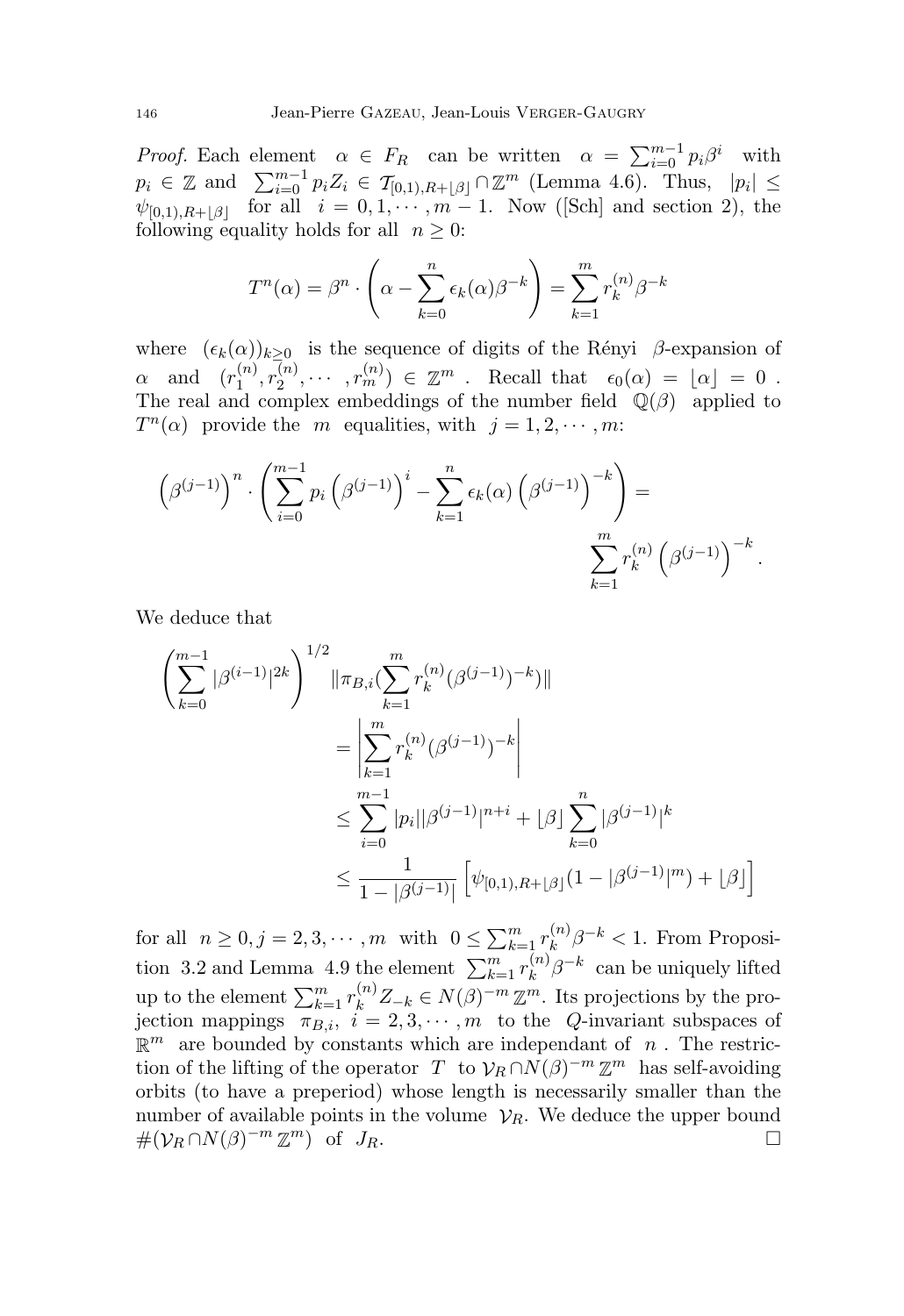Appendix.– Classification of Delone sets. We will say that a subset  $\Lambda$ of  $\mathbb{R}^n$  is (i) uniformly discrete if there exists  $r > 0$  such that  $||x-y|| \geq r$  for all  $x, y \in \Lambda, x \neq y$ , (ii) relatively dense if there exists  $R > 0$  such that, for all  $z \in \mathbb{R}^n$ , there exists  $\lambda \in \Lambda$  such that the ball  $B(z, R)$  contains  $\lambda$ , (iii) a Delone set if it is relatively dense and uniformly discrete. Delone sets are basic objects for mathematical quasicrystals [La2] [MVG].

Definition 4.1. A cut-and-project scheme consists of a direct product  $E \times D$ , where E and D are Euclidean spaces of finite dimension, and a lattice L in  $E \times D$  so that, with respect to the natural projections  $p_1 : E \times D \to E$ ,  $p_2 : E \times D \to D$  : (i)  $p_1$  restricted to L is one-to-one onto its image  $p_1(L)$ , (ii)  $p_2(L)$  is dense in D. We will denote by  $*$  the following operation:  $* := p_2 \circ (p_{1_{|L}})^{-1} : p_1(L) \to D$ .

**Definition 4.2.** A subset  $\Lambda$  of a finite dimensional Euclidean space E is a model set (also called a cut-and-project set) if there exist a cut-and-project scheme  $(E \times D, L)$  and a subset  $\Omega$  of D with nonempty interior and compact closure such that  $\Lambda = \Lambda(\Omega) = \{p_1(l) \mid l \in L, p_2(l) \in$  $\Omega$ , equivalently = {  $v \in p_1(L)$  |  $v^* \in \Omega$ }. The set  $\Omega$  is called acceptance window.

Meyer sets were introduced in [Mey]. By definition, we will say that  $\Lambda$ , assumed to be a relatively dense subset of  $\mathbb{R}^n$ , is a Meyer set of  $\mathbb{R}^n$  if it is a subset of a model set. Other equivalent definitions can be found in [Mo] or [Mey]. For instance,  $\Lambda$  is a Meyer set if and only if it is a Delone set and there exists a finite set F such that  $\Lambda - \Lambda \subset \Lambda + F$ ; or if and only if it is relatively dense and  $\Lambda - \Lambda$  is uniformly discrete. The above definition shows that the class of Meyer sets of  $\mathbb{R}^n$  contains the class of model sets of  $\mathbb{R}^n$ .

**Theorem 4.11.** (Meyer [Mey]) Let  $\Lambda$  be a Delone set in  $\mathbb{R}^n$  such that  $\eta \Lambda \subset \Lambda$  for a real number  $\eta > 1$ . If  $\Lambda$  is a Meyer set, then  $\eta$  is a Pisot or a Salem number.

**Definition 4.3.** A Delone set  $\Lambda$  is said to be finitely generated if  $\mathbb{Z}[\Lambda-\Lambda]$ is finitely generated. A Delone set  $\Lambda$  is said to be of finite type if  $\Lambda - \Lambda$  is such that its intersection with any closed ball of  $\mathbb{R}^n$  is a finite set.

The class of finitely generated Delone sets of  $\mathbb{R}^n$  is strictly larger than the class of Delone set of finite type of  $\mathbb{R}^n$ , which is itself larger than the class of Meyer sets of  $\mathbb{R}^n$  [La] [La1].

**Theorem 4.12.** (Lagarias [La]) Let  $\Lambda$  be a Delone set in  $\mathbb{R}^n$  such that  $\eta \Lambda \subset \Lambda$  for a real number  $\eta > 1$ . The following assertions hold: (i) If  $\Lambda$ is finitely generated, then  $\eta$  is an algebraic integer. If the rank of  $\mathbb{Z}[\Lambda]$  is s, then the degree of  $\eta$  divides s, (ii) If  $\Lambda$  is a Delone set of finite type, then η is a Perron number or is a Lind number.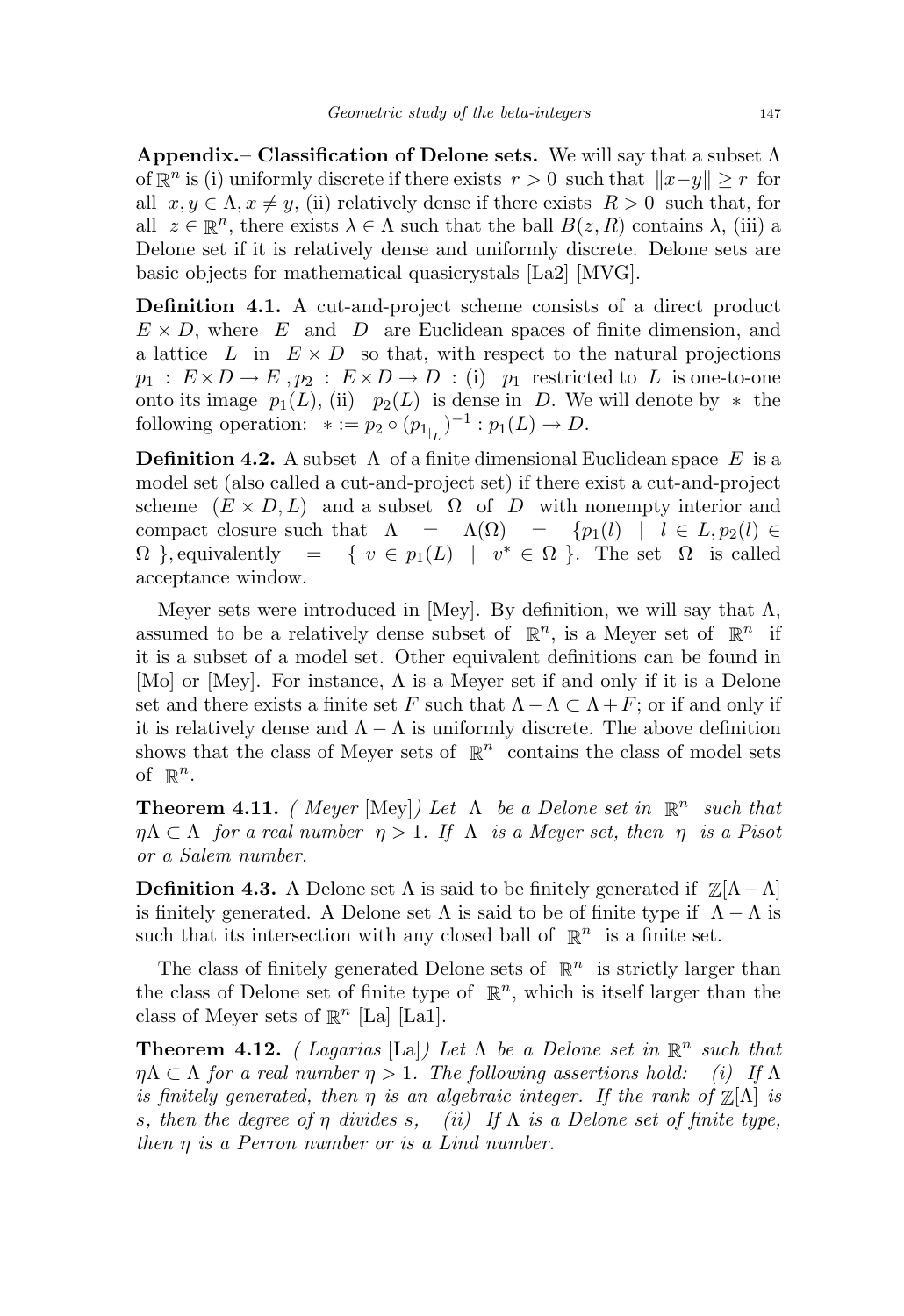Although  $\mathbb{Z}_{\beta}$  is associated with two canonical cut-and-project schemes when  $\beta$  is a non-integer Perron number, the converse of the assertion (ii) of Theorem 4.12 seems to be an open problem. It is at least already related to the question Q1' of the introduction and to various arithmetical and dynamical problems [ABEI].

Acknowledgements.— We are indebted to Christiane Frougny, Valérie Berthé, Pierre Arnoux and a referee for very useful and valuable comments and discussions.

#### References

- [Ak] S. Akiyama, Cubic Pisot units with finite β-expansions. Algebraic number theory and Diophantine analysis, (Graz, 1998), de Gruyter, Berlin, (2000), 11–26.
- [Ak1] S. Akiyama, Pisot numbers and greedy algorithm. Number Theory, (Eger, 1996), de Gruyter, Berlin, (1998), 9–21.
- [ABEI] P. ARNOUX, V. BERTHÉ, H. EI and S. ITO, Tilings, quasicrystals, discrete planes, generalized substitutions and multidimensional continued fractions. Disc. Math. and Theor. Comp. Sci. Proc. AA (DM-CCG), (2001), 59–78.
- [AI] P. ARNOUX and S. Ito, Pisot substitutions and Rauzy fractals. Bull. Belg. Math. Soc. 8 (2001), 181–207.
- [Be] A. BERTRAND, *Développements en base de Pisot et répartition modulo 1*. C. R. Acad. Sc. Paris, Série A, t. 285 (1977), 419-421.
- [Be1] A. BERTRAND MATHIS, Comment écrire les nombres entiers dans une base qui n'est pas entière. Acta Math. Hung.,  $54$ ,  $(3-4)$   $(1989)$ ,  $237-241$ .
- [Be2] A. BERTRAND MATHIS, Développement en base  $\theta$ , Répartition modulo un de la suite  $(x\theta^n)_{n>0}$ . Langages codes et  $\theta$  - shift, Bull. Soc. Math. France, 114 (1986), 271–323.
- [Be3] A. BERTRAND MATHIS, Nombres de Perron et questions de rationnalité. Séminaire d'Analyse, Université de Clermont II, Année 1988/89, Exposé 08; A. BERTRAND -MATHIS, Nombres de Perron et problèmes de rationnalité. Astérisque, 198-199-200 (1991), 67–76.
- [Be4] A. BERTRAND MATHIS, Questions diverses relatives aux systèmes codés: applications au θ-shift. Preprint.
- [Bl] F. Blanchard, β-expansions and Symbolic Dynamics. Theor. Comp. Sci. 65 (1989), 131–141.
- [Bu] C. BURDÍK, CH. FROUGNY, J.-P. GAZEAU and R. KREJCAR, Beta-integers as natural counting systems for quasicrystals. J. Phys. A: Math. Gen. 31 (1998), 6449–6472.
- [Fro] C. Frougny, Number representation and finite automata. London Math. Soc. Lecture Note Ser. 279 (2000), 207–228.
- [Fro1] Ch. Frougny and B. Solomyak, Finite beta-expansions. Ergod. Theor. Dynam. Syst. 12 (1992), 713–723.
- [Gaz] J. P. Gazeau, Pisot-Cyclotomic Integers for Quasicrystals. The Mathematics of Long-Range Aperiodic Order, Ed. By R.V. Moody, Kluwer Academic Publishers, (1997), 175–198.
- [HS] M. W. HIRSCH and S. SMALE, *Differential Equations*. Dynamical Systems and Linear Algebra, Academic Press, New York, (1974).
- [IK] S. Ito and M. Kimura, On the Rauzy fractal. Japan J. Indust. Appl. Math. 8 (1991), 461–486.
- [IS] S. Ito and Y. SANO, On periodic  $\beta$  expansions of Pisot numbers and Rauzy fractals. Osaka J. Math. 38 (2001), 349–368.
- [La] J. LAGARIAS, Geometric Models for Quasicrystals I. Delone Sets of Finite Type. Discrete Comput. Geom. 21 no 2 (1999), 161–191.